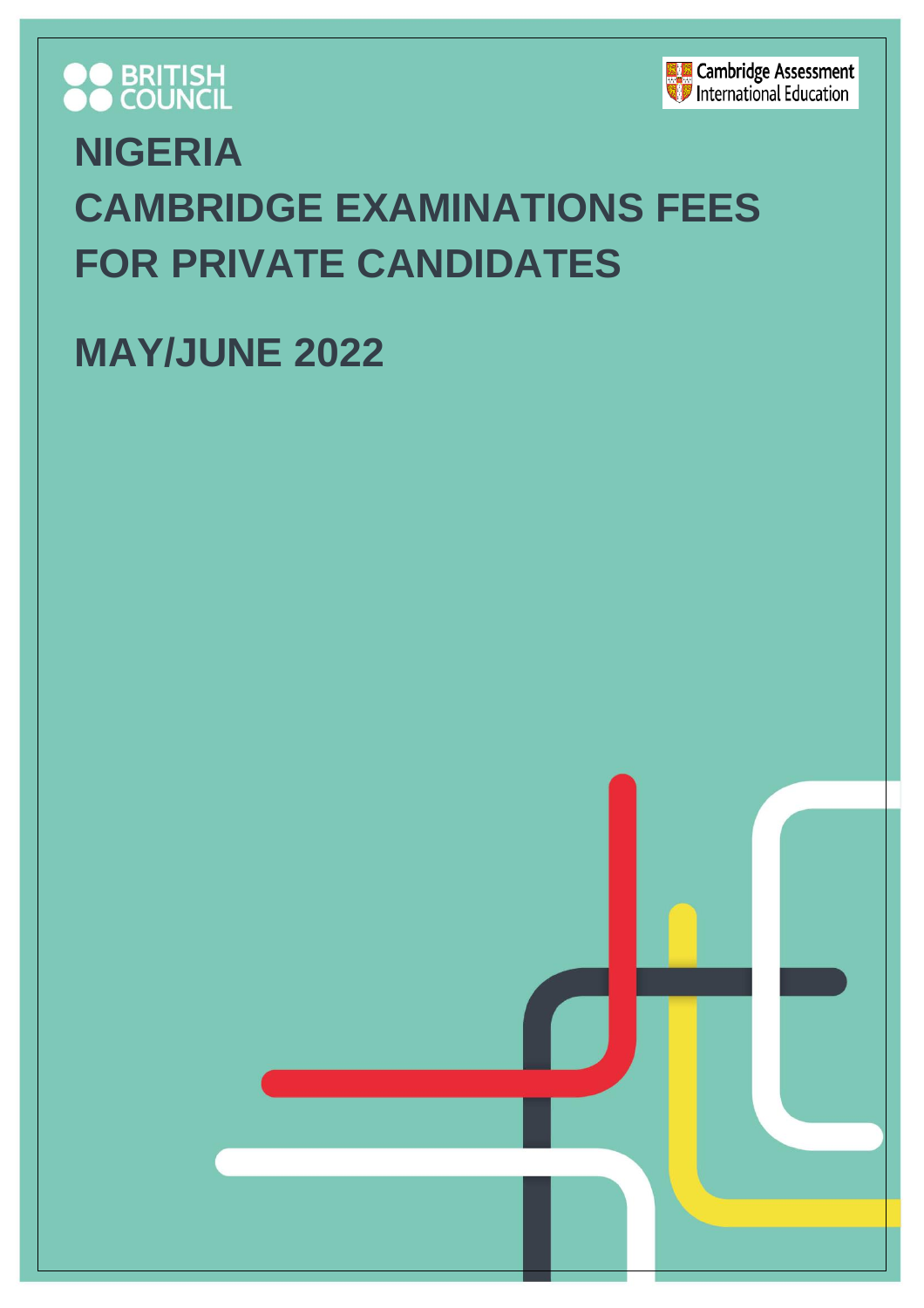British Council 20 Thompson Avenue Ikoyi, Lagos, Nigeria +234-1-4603090-9

British Council Plot 3645, IBB Way Maitama Garki, Abuja, Nigeria +234-1-4603090–9

British Council 3 Odi Street Old GRA Port Harcourt, Nigeria +234-1-4603090-9

British Council 24 Lamido Road Nasarawa GRA, Kano Kano State +234-8030855773, +234-1-4603090

[www.britishcouncil.org.ng/exam/school](http://www.britishcouncil.org.ng/exam/school)

[cambridge.registrations@ng.britishcouncil.org](mailto:cambridge.registrations@ng.britishcouncil.org)

## **KEY DATES FOR IGCSE, A/AS/A2/ AND O-LEVEL**

|                                                                   | <b>Start dates</b> | End dates            |  |  |
|-------------------------------------------------------------------|--------------------|----------------------|--|--|
| <b>Normal Stage Registration period</b>                           | 20 December 2021   | 15 February 2022     |  |  |
| Late Stage 1 Registration period                                  | 16 February 2022   | <b>11 April 2022</b> |  |  |
| Late State 2/Very Late-Stage<br>registration/unauthorised entries | From 25 April 2022 |                      |  |  |
| <b>Retake Entry Deadline</b>                                      | From 25 April 2022 |                      |  |  |

## **KEY DATES FOR CHECKPOINT EXAMS REGISTRATION**

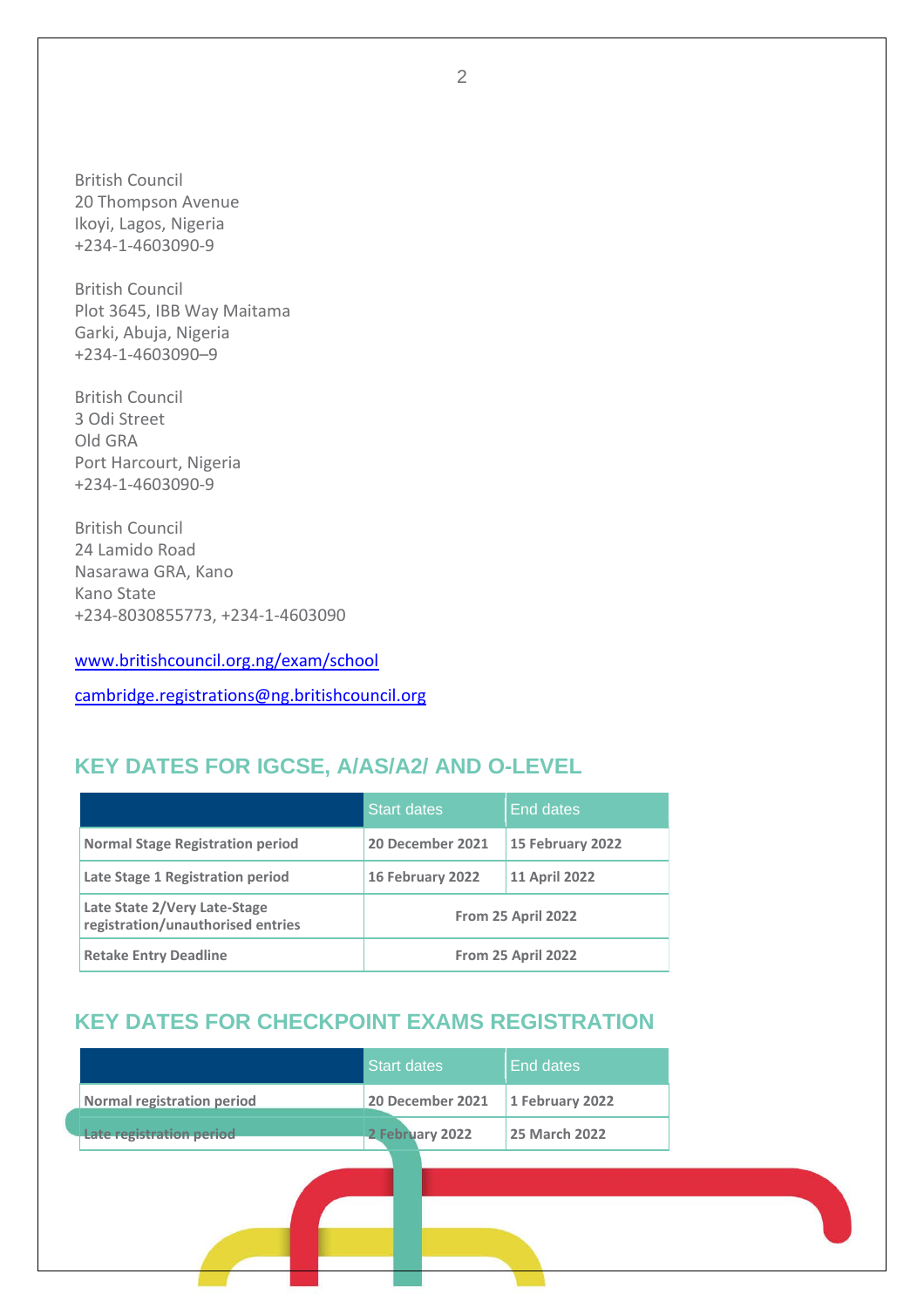## **IMPORTANT REGISTRATION AND PRODUCTS INFORMATION**

- ➢ Please note that you are required to go through the current Guide-To-Making-Entries booklet to review your syllabus options before registration. All registrations, including primary and lower secondary checkpoint registrations are to be made on the Schools Registration Portal (SRS).
- ➢ Examination Dates for Checkpoint exams will be in April 2022, specific dates will be confirmed by Closer to the period.
- ➢ Availability of registration options during *very late stage* is not guaranteed, please endeavour to register within normal stage period.
- $\triangleright$  All Prices are inclusive of VAT

**Below Charges exist for entries amendment after normal stage registration window has closed:**

- ➢ Amendments during Late Stage 1 (16 February to 11 April) **N35,935**
- ➢ Amendments during very late Stage (From 25 April) **N87,860**

#### **Below fees for ICE**

- ➢ Cambridge ICE **– 20,535**
- ➢ Cambridge AICE **– 43,820**

#### **Cambridge ICE**

The Cambridge ICE certificate is a group award designed for schools that want to offer a broad curriculum. Candidates enter and sit for a minimum of seven subjects selected from the five IGCSE curriculum areas: Group 1 – Languages, Group 2 – Humanities, Group 3 – Sciences, Group 4 – Mathematics, Group 5 - Creative and Vocational.

Cambridge ICE is awarded to candidates who pass in at least seven Cambridge IGCSE subjects, including two from Group 1 and one from each of Groups 2 to 5. The seventh subject may be chosen from any of the syllabus groups. **Please note schools are responsible for ensuring that students have valid subjects for the combination award as Cambridge will no longer be responsible for validation. Entries withdrawn due to non-qualification will not receive refunds from Cambridge International.**

#### **Teaching Group for Primary & Secondary Checkpoint**

You need to enter a teaching group code for each syllabus entry. Cambridge uses this information in the diagnostic feedback provided at the end of the series. Assign the same teaching group code to all candidates who are in the same class (teaching group).

For example, if your candidates for English as a Second Language are taught in two separate classes, you should enter 'L1' as the teaching group code for all candidates in the first class and 'L2' for all candidates in the second class. The teaching group codes available in each subject are listed on the Schools Registration System (SRS) portal.

#### **Important information:**

1 We recommend you register and pay within **normal registration period;** your registration is not complete until we have received your payment. Please avoid paying on last day of normal stage as we may not have received payment until the window lapses, and this may attract late fee charges.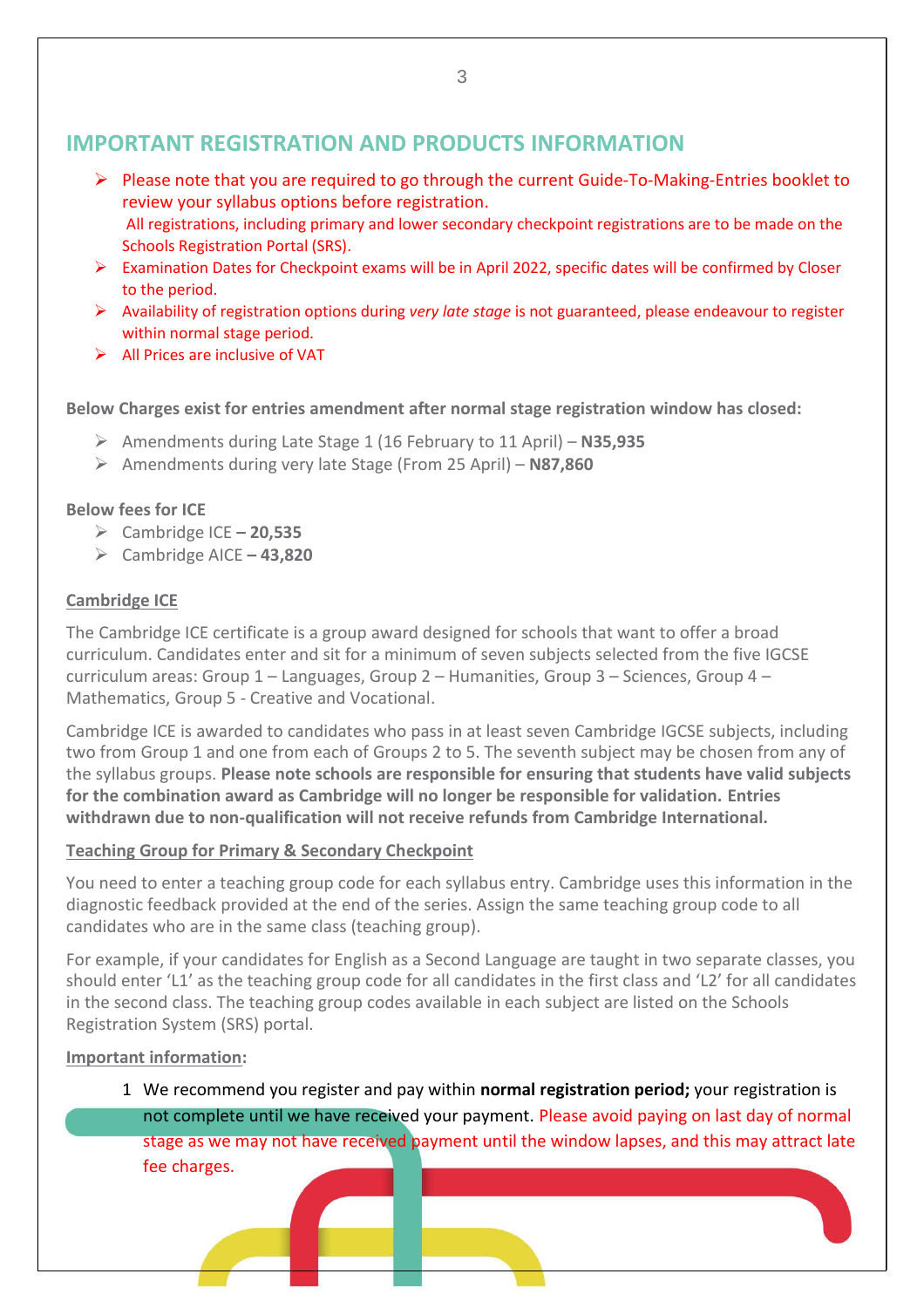- 2 Private Candidates must register for Cambridge Exams online here <https://www.britishcouncil.org.ng/registrationprivate-candidates> Amendment fees apply to entry changes made after the normal registration period
- 3 Entries will be transmitted to Cambridge only **after** payment is received and confirmed by British Council.
- 4 Send in the following documentation to the appropriate British Council examination center via email t[o cambridge.registrations@ng.britishcouncil.org](mailto:cambridge.registrations@ng.britishcouncil.org) within the registration period:
	- a. Printout of the Registration summary page
	- b. Copy of candidate's International Passport/Driver's License/Permanent Voter's Card/NIN Card/NIN Slip (School ID cards are not accepted)
	- c. Passport photograph
	- d. Evidence of payment
- 5 If you are below 18 years of age, your guardian should submit a signed Parental Consent Form as well.
- 6 You can now pay for your School Exams (Private Candidate Only) using any of the following online and offline payment methods.

**Online Payment:** This option allows test takers to receive instant payment confirmation within the online registration portal using:

a. Debit Cards: Master card, Visa Card or Verve Card.

**Offline Payment:** This option allows test takers to make payments by bank transfer.

a. Payment should be made to:

Account Name: **British Council Trading Services (Nigeria) Ltd** British Council Account Number: **0002859402** Bank Name: **Standard Chartered Bank**

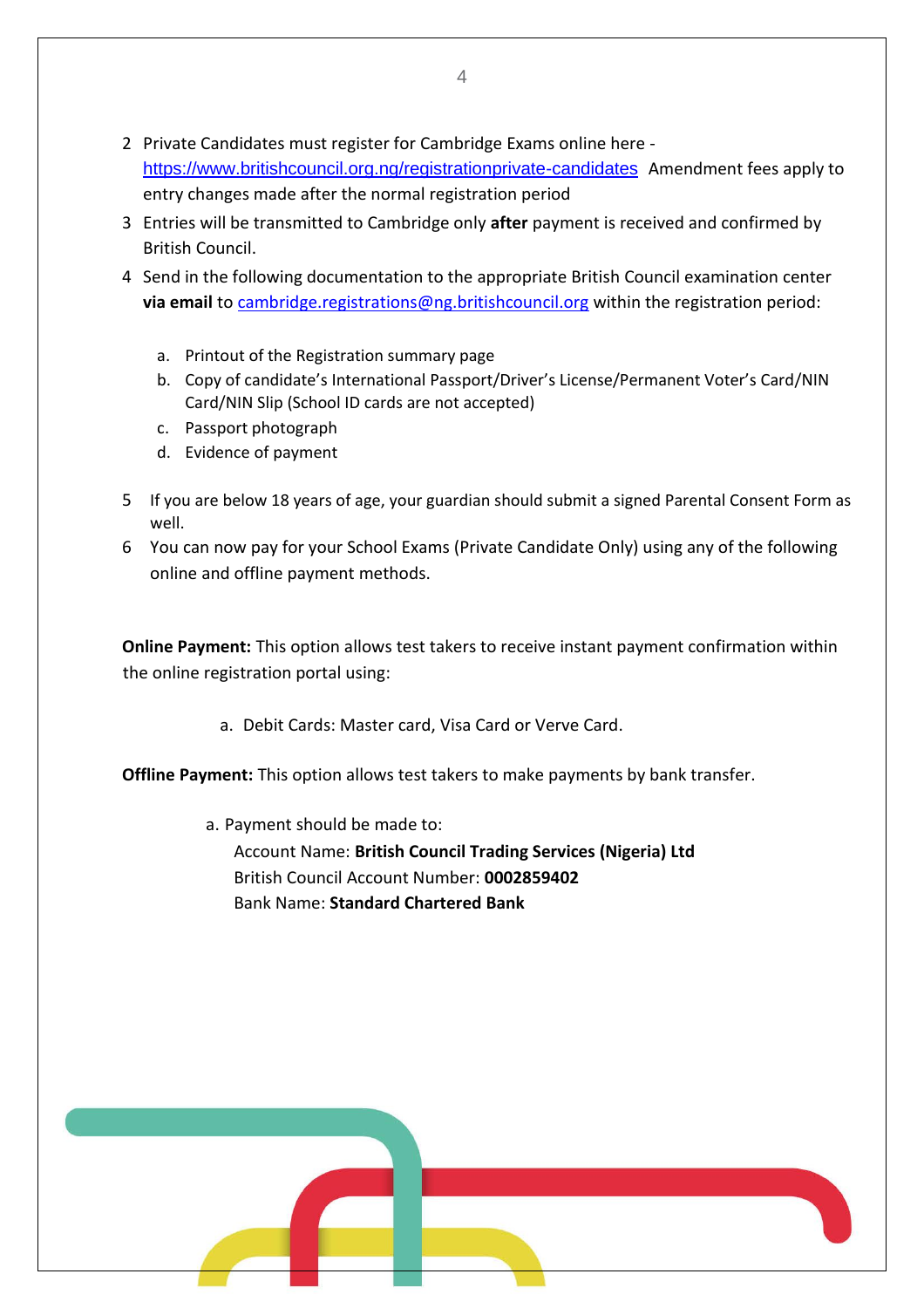#### **The following subjects are not available to private candidates:**

#### **Primary Checkpoint:**

- English (0844)
- Mathematics (0846)
- Science (0845)
- Global perspective (0838 & 1129)

#### **IGCSE:**

- Art and Design (0400)
- First Language English (Count-in-oral) (0522)
- Agriculture (0600)
- Global Perspectives (0457)
- Child Development (0637)
- India Studies (0447)
- Design and Technology (0445)
- Mathematics (with coursework) (0581)
- Drama (0411)
- Music (0410)
- Food and Nutrition (0648)
- Physical Education (0413)
- World Literature (0408)
- Enterprise (0454)

#### **AS & A Level:**

- Art & Design (9704)
- Environmental Management (8291)
- Physical Education (9396)
- Food Studies (9336)
- Music (9703 & 8663)
- Travel & Tourism (9395)
- Digital Media & Design (9481)
- Media Studies (9607)
- Global Perspectives and Research (9239 & 9766)

#### **O Level:**

- Agriculture (5038)
- Design & Technology (6043)
- Music (8663 & 9703) Food and Nutrition (6065)
- Marine Science (5180)
- CDT: Design and Communication (7048)
- Fashion and Textiles (6130)
- Food and Nutrition (6065)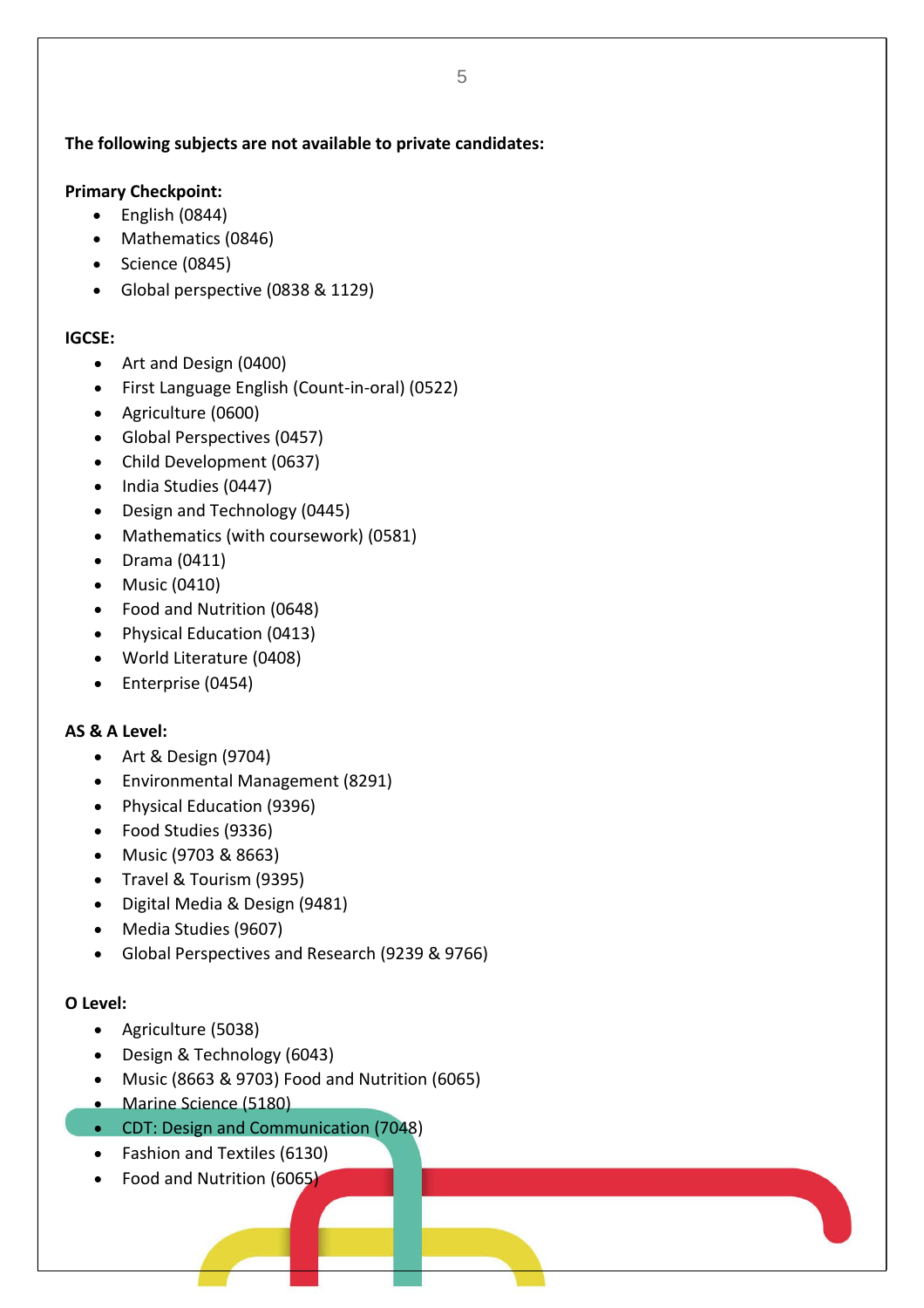### **PRIMARY CHECKPOINT**

| <b>CAMBRIDGE PRIMARY CHECKPOINT FEES</b> |                                 |                 |                                                  |                                                |  |  |  |
|------------------------------------------|---------------------------------|-----------------|--------------------------------------------------|------------------------------------------------|--|--|--|
| <b>QUALIFICATION GROUP</b>               | <b>SUBJECT NAME</b>             | <b>SYLLABUS</b> | <b>Normal Stage Fee - VAT</b><br>inclusive (NGN) | <b>Late-Stage Fee - VAT</b><br>inclusive (NGN) |  |  |  |
| PRIMARY CHECKPOINT                       | ENGLISH AS A SECOND<br>LANGUAGE | 0837            | 15,265.00                                        | 51,197.00                                      |  |  |  |
| PRIMARY CHECKPOINT                       | <b>ENGLISH LANGUAGE</b>         | 0844            | 15,265.00                                        | 51,197.00                                      |  |  |  |
| PRIMARY CHECKPOINT                       | <b>MATHEMATICS</b>              | 0845            | 15,265.00                                        | 51,197.00                                      |  |  |  |
| PRIMARY CHECKPOINT                       | <b>SCIENCE</b>                  | 0846            | 15,265.00                                        | 51,197.00                                      |  |  |  |
| PRIMARY CHECKPOINT                       | <b>GLOBAL PERSPECTIVE</b>       |                 | 15,265.00                                        | 51,197.00                                      |  |  |  |

## **SECONDARY CHECKPOINT**

| <b>CAMBRIDGE LOWER SECONDARY CHECKPOINT FEES</b> |                              |                 |                                                  |                                                |  |  |  |
|--------------------------------------------------|------------------------------|-----------------|--------------------------------------------------|------------------------------------------------|--|--|--|
| <b>QUALIFICATION</b><br><b>GROUP</b>             | <b>SUBJECT NAME</b>          | <b>SYLLABUS</b> | <b>Normal Stage Fee - VAT</b><br>inclusive (NGN) | <b>Late Stage Fee - VAT</b><br>inclusive (NGN) |  |  |  |
| <b>SEC CHECKPOINT</b>                            | ENGLISH AS A SECOND LANGUAGE | 1110            | 21,285.00                                        | 57,217.00                                      |  |  |  |
| <b>SEC CHECKPOINT</b>                            | <b>ENGLISH LANGUAGE</b>      | 1111            | 21,285.00                                        | 57,217.00                                      |  |  |  |
| <b>SEC CHECKPOINT</b>                            | <b>MATHEMATICS</b>           | 1112            | 21,285.00                                        | 57.217.00                                      |  |  |  |
| <b>SEC CHECKPOINT</b>                            | <b>SCIENCE</b>               | 1113            | 21,285.00                                        | 57,217.00                                      |  |  |  |
| <b>SEC CHECKPOINT</b>                            | <b>GLOBAL PERSPECTIVE</b>    |                 | 21,285.00                                        | 57.217.00                                      |  |  |  |

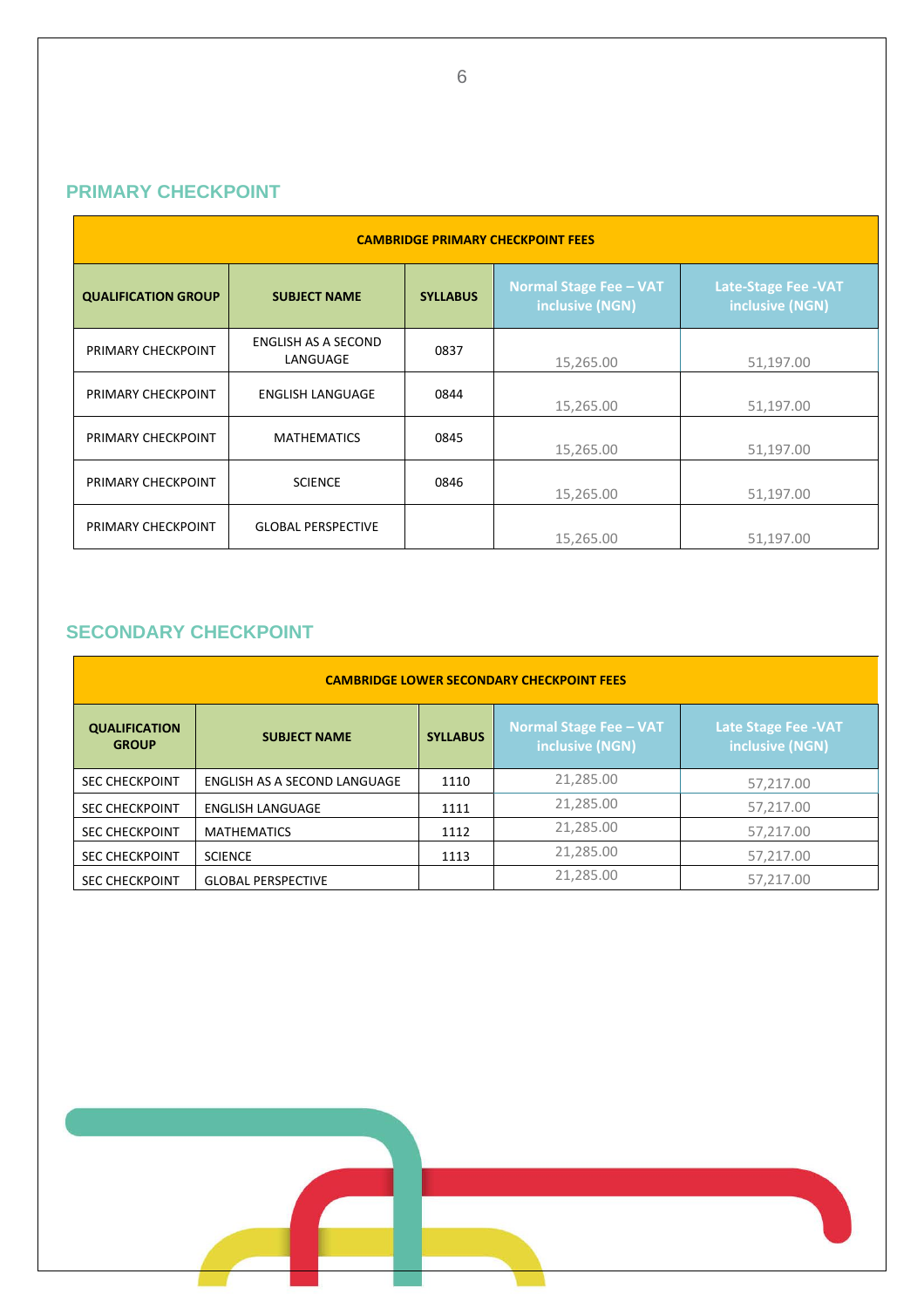$\blacksquare$ 

| CAMBRIDGE EXAMINATIONS IGCSE FEES IN NAIRA - Please note all fees are inclusive of VAT |                 |               |                  |                       |                        |  |  |  |
|----------------------------------------------------------------------------------------|-----------------|---------------|------------------|-----------------------|------------------------|--|--|--|
|                                                                                        |                 |               | <b>Total Fee</b> | <b>Late-Stage Fee</b> | <b>Very Late-Stage</b> |  |  |  |
| <b>Subject Name</b>                                                                    | <b>Syllabus</b> | <b>Option</b> | (NGN) VAT        | total -VAT            | <b>Fee total -VAT</b>  |  |  |  |
|                                                                                        |                 |               | <b>Inclusive</b> | inclusive (NGN)       | inclusive (NGN)        |  |  |  |
| ART AND DESIGN                                                                         | 0400            | A             | 58,943.00        | 94,875.00             | 146,802.00             |  |  |  |
| ART AND DESIGN                                                                         | 0400            | B             | 43,355.00        | 79,287.00             | 131,215.00             |  |  |  |
| ART AND DESIGN                                                                         | 0400            | $\mathsf{C}$  | 43,355.00        | 79,287.00             | 131,215.00             |  |  |  |
| <b>WORLD LITERATURE</b>                                                                | 0408            | AX            | 72,670.00        | 108,602.00            | 160,530.00             |  |  |  |
| <b>WORLD LITERATURE</b>                                                                | 0408            | BX            | 58,943.00        | 94,875.00             | 146,802.00             |  |  |  |
| <b>WORLD LITERATURE</b>                                                                | 0408            | СX            | 58,943.00        | 94,875.00             | 146,802.00             |  |  |  |
| <b>MUSIC</b>                                                                           | 0410            | Y             | 70,811.00        | 106,743.00            | 158,670.00             |  |  |  |
| <b>DRAMA</b>                                                                           | 0411            | AY            | 57,083.00        | 93,015.00             | 144,943.00             |  |  |  |
| PHYSICAL EDUCATION                                                                     | 0413            | AY            | 57,083.00        | 93,015.00             | 144,943.00             |  |  |  |
| PHYSICAL EDUCATION                                                                     | 0413            | BY            | 43,355.00        | 79,287.00             | 131,215.00             |  |  |  |
| PHYSICAL EDUCATION                                                                     | 0413            | CY            | 43,355.00        | 79,287.00             | 131,215.00             |  |  |  |
| <b>INFORMATION AND</b>                                                                 |                 |               |                  |                       |                        |  |  |  |
| COMMUNICATION                                                                          | 0417            | AY            | 79,163.00        | 115,095.00            | 167,023.00             |  |  |  |
| <b>INFORMATION AND</b>                                                                 |                 |               |                  |                       |                        |  |  |  |
| COMMUNICATION                                                                          | 0417            | BY            | 79,163.00        | 115,095.00            | 167,023.00             |  |  |  |
| <b>INFORMATION AND</b>                                                                 |                 |               |                  |                       |                        |  |  |  |
| COMMUNICATION                                                                          | 0417            | CY            | 79,163.00        | 115,095.00            | 167,023.00             |  |  |  |
| <b>INFORMATION AND</b>                                                                 |                 |               |                  |                       |                        |  |  |  |
| COMMUNICATION                                                                          | 0417            | DY.           | 79,163.00        | 115,095.00            | 167,023.00             |  |  |  |
| DESIGN AND TECHNOLOGY                                                                  | 0445            | AY            | 58,943.00        | 94,875.00             | 146,802.00             |  |  |  |
| DESIGN AND TECHNOLOGY                                                                  | 0445            | BY            | 58,943.00        | 94,875.00             | 146,802.00             |  |  |  |
| DESIGN AND TECHNOLOGY                                                                  | 0445            | <b>CY</b>     | 58,943.00        | 94,875.00             | 146,802.00             |  |  |  |
| DESIGN AND TECHNOLOGY                                                                  | 0445            | DY            | 58,943.00        | 94,875.00             | 146,802.00             |  |  |  |
| DESIGN AND TECHNOLOGY                                                                  | 0445            | EY            | 58,943.00        | 94,875.00             | 146,802.00             |  |  |  |
| DESIGN AND TECHNOLOGY                                                                  | 0445            | <b>FY</b>     | 58,943.00        | 94,875.00             | 146,802.00             |  |  |  |
| PAKISTAN STUDIES                                                                       | 448             |               | 58,943.00        | 94,875.00             | 146,802.00             |  |  |  |
| <b>BUSINESS STUDIES</b>                                                                | 0450            | X             | 58,943.00        | 94,875.00             | 146,802.00             |  |  |  |
| <b>ACCOUNTING</b>                                                                      | 0452            | AX            | 58,943.00        | 94,875.00             | 146,802.00             |  |  |  |
| <b>ENTERPRISE</b>                                                                      | 0454            | AY            | 57,083.00        | 93,015.00             | 144,943.00             |  |  |  |
| <b>ENTERPRISE</b>                                                                      | 0454            | BY            | 43,355.00        | 79,287.00             | 131,215.00             |  |  |  |
| <b>ECONOMICS</b>                                                                       | 0455            | Χ             | 58,943.00        | 94,875.00             | 146,802.00             |  |  |  |
| <b>GLOBAL PERSPECTIVES</b>                                                             | 0457            | ΑY            | 70,811.00        | 106,743.00            | 158,670.00             |  |  |  |
| <b>GLOBAL PERSPECTIVES</b>                                                             | 0457            | EY            | 57,083.00        | 93,015.00             | 144,943.00             |  |  |  |
| <b>GLOBAL PERSPECTIVES</b>                                                             | 0457            | FY            | 57,083.00        | 93,015.00             | 144,943.00             |  |  |  |
| <b>GLOBAL PERSPECTIVES</b>                                                             | 0457            | GY            | 43,355.00        | 79,287.00             | 131,215.00             |  |  |  |
| <b>GLOBAL PERSPECTIVES</b>                                                             | 0457            | HY            | 57,083.00        | 93,015.00             | 144,943.00             |  |  |  |
| <b>GLOBAL PERSPECTIVES</b>                                                             | 0457            | IY            | 57,083.00        | 93,015.00             | 144,943.00             |  |  |  |
| <b>GLOBAL PERSPECTIVES</b>                                                             | 0457            | JY            | 43,355.00        | 79,287.00             | 131,215.00             |  |  |  |
| GEOGRAPHY                                                                              | 0460            | AY            | 72,670.00        | 108,602.00            | 160,530.00             |  |  |  |
| <b>GEOGRAPHY</b>                                                                       | 0460            | BY            | 66,736.00        | 102,668.00            | 154,596.00             |  |  |  |
| <b>GEOGRAPHY</b>                                                                       | 0460            | СY            | 58,943.00        | 94,875.00             | 146,802.00             |  |  |  |
| <b>HISTORY</b>                                                                         | 0470            | ΑY            | 72,670.00        | 108,602.00            | 160,530.00             |  |  |  |
| <b>HISTORY</b>                                                                         | 0470            | BY            | 66,736.00        | 102,668.00            | 154,596.00             |  |  |  |
| <b>HISTORY</b>                                                                         | 0470            | CY            | 58,943.00        | 94,875.00             | 146,802.00             |  |  |  |
| TRAVEL AND TOURISM                                                                     | 0471            |               | 58,943.00        | 94,875.00             | 146,802.00             |  |  |  |
| TRAVEL AND TOURISM                                                                     | 0471            |               | 57,083.00        | 93,015.00             | 144,943.00.            |  |  |  |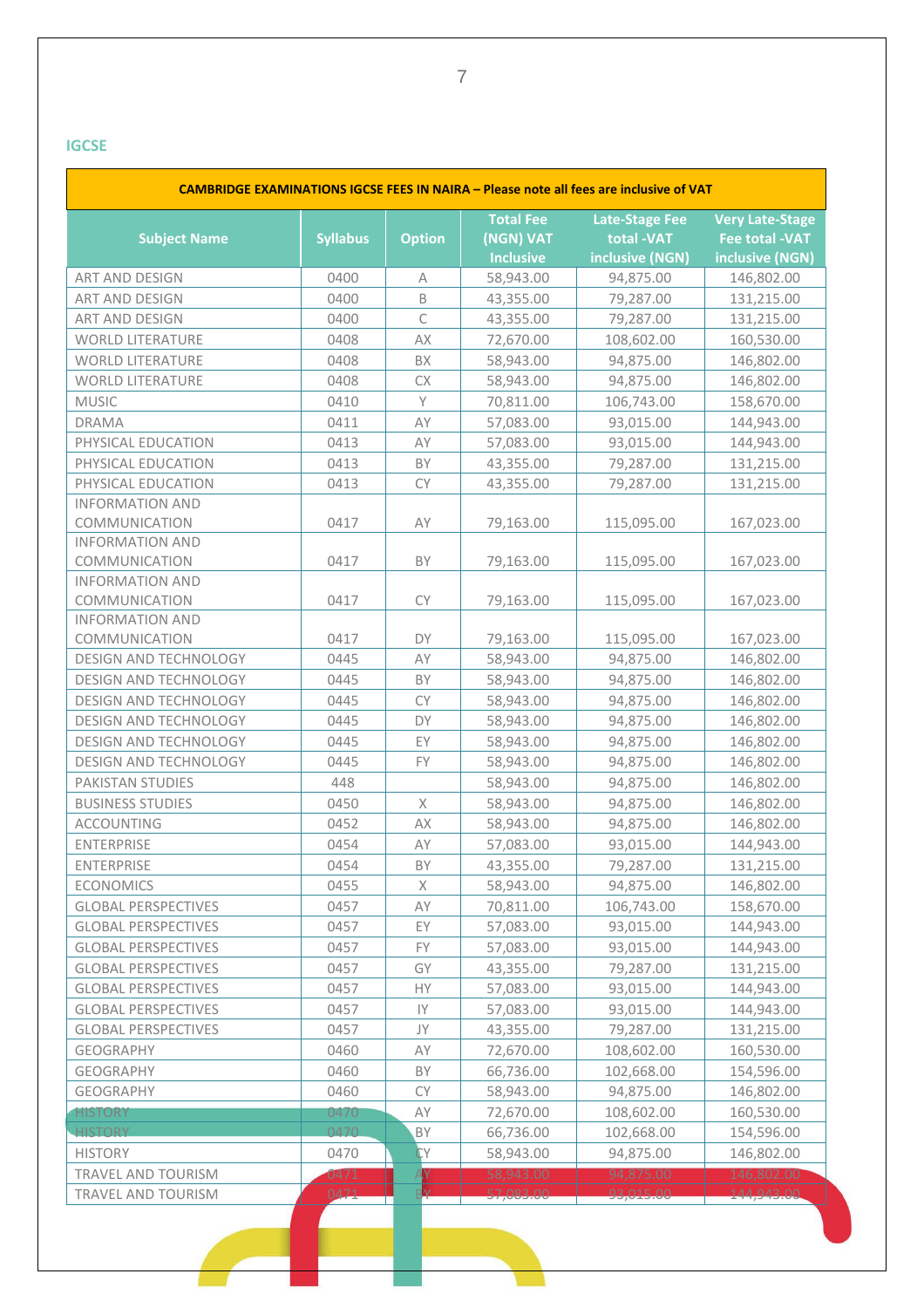| TRAVEL AND TOURISM                     | 0471 | <b>CY</b> | 43,355.00 | 79,287.00  | 131,215.00 |
|----------------------------------------|------|-----------|-----------|------------|------------|
| LITERATURE IN ENGLISH                  | 0475 | AY        | 58,943.00 | 94,875.00  | 146,802.00 |
| LITERATURE IN ENGLISH                  | 0475 | BY        | 66,736.00 | 102,668.00 | 154,596.00 |
| LITERATURE IN ENGLISH                  | 0475 | <b>CY</b> | 72,670.00 | 108,602.00 | 160,530.00 |
| LITERATURE IN ENGLISH                  | 0475 | DY        | 58,943.00 | 94,875.00  | 146,802.00 |
| <b>COMPUTER SCIENCE</b>                | 0478 | AX        | 58,943.00 | 94,875.00  | 146,802.00 |
| LATIN                                  | 0480 | AY        | 58,943.00 | 94,875.00  | 146,802.00 |
| LITERATURE (SPANISH)                   | 0488 | АX        | 57,083.00 | 93,015.00  | 144,943.00 |
| LITERATURE (SPANISH)                   | 0488 | BX        | 58,943.00 | 94,875.00  | 146,802.00 |
| LITERATURE (SPANISH)                   | 0488 | <b>CX</b> | 43,355.00 | 79,287.00  | 131,215.00 |
| <b>ISLAMIYAT</b>                       | 0493 | AX        | 58,943.00 | 94,875.00  | 146,802.00 |
| SOCIOLOGY                              | 0495 | AY        | 58,943.00 | 94,875.00  | 146,802.00 |
| SANSKRIT                               | 0499 | AX        | 58,943.00 | 94,875.00  | 146,802.00 |
| FIRST LANGUAGE ENGLISH                 | 0500 | AR        | 57,083.00 | 93,015.00  | 144,943.00 |
| FIRST LANGUAGE ENGLISH                 | 0500 | AX        | 70,811.00 | 106,743.00 | 158,670.00 |
|                                        |      | <b>BR</b> |           |            |            |
| FIRST LANGUAGE ENGLISH                 | 0500 |           | 58,943.00 | 94,875.00  | 146,802.00 |
| FIRST LANGUAGE ENGLISH                 | 0500 | BX        | 72,670.00 | 108,602.00 | 160,530.00 |
| FIRST LANGUAGE ENGLISH                 | 0500 | <b>CR</b> | 43,355.00 | 79,287.00  | 131,215.00 |
| FIRST LANGUAGE ENGLISH                 | 0500 | СX        | 57,083.00 | 93,015.00  | 144,943.00 |
| FIRST LANGUAGE FRENCH                  | 501  |           | 58,943.00 | 94,875.00  | 146,802.00 |
| FIRST LANGUAGE SPANISH                 | 0502 | AX        | 58,943.00 | 94,875.00  | 146,802.00 |
| FIRST LANGUAGE SPANISH                 | 0502 | <b>BX</b> | 72,670.00 | 108,602.00 | 160,530.00 |
| FIRST LANGUAGE PORTUGUESE              | 504  |           | 58,943.00 | 94,875.00  | 146,802.00 |
| FIRST LANGUAGE GERMAN                  | 505  |           | 58,943.00 | 94,875.00  | 146,802.00 |
| FIRST LANGUAGE ARABIC                  | 508  |           | 58,943.00 | 94,875.00  | 146,802.00 |
| FIRST LANGUAGE CHINESE                 | 0509 | AY        | 58,943.00 | 94,875.00  | 146,802.00 |
| ENGLISH AS A SECOND                    |      |           |           |            |            |
| LANGUAGE                               | 0510 | AX        | 72,670.00 | 108,602.00 | 160,530.00 |
| <b>ENGLISH AS A SECOND</b>             |      |           |           |            |            |
| LANGUAGE                               | 0510 | BX.       | 72,670.00 | 108,602.00 | 160,530.00 |
| <b>ENGLISH AS A SECOND</b>             |      |           |           |            |            |
| LANGUAGE                               | 0510 | CX.       | 58,943.00 | 94,875.00  | 146,802.00 |
| <b>ENGLISH AS A SECOND</b>             |      |           |           |            |            |
| LANGUAGE                               | 0510 | FX        | 72,670.00 | 108,602.00 | 160,530.00 |
| <b>ENGLISH AS A SECOND</b><br>LANGUAGE | 0510 | GX        |           |            |            |
| <b>ENGLISH AS A SECOND</b>             |      |           | 58,943.00 | 94,875.00  | 146,802.00 |
| LANGUAGE                               | 0510 | <b>HX</b> | 58,943.00 | 94,875.00  | 146,802.00 |
| <b>ENGLISH AS A SECOND</b>             |      |           |           |            |            |
| LANGUAGE                               | 0511 | AX        | 72,670.00 | 108,602.00 | 160,530.00 |
| <b>ENGLISH AS A SECOND</b>             |      |           |           |            |            |
| LANGUAGE                               | 0511 | BX        | 58,943.00 | 94,875.00  | 146,802.00 |
| <b>ENGLISH AS A SECOND</b>             |      |           |           |            |            |
| LANGUAGE                               | 0511 | CX.       | 58,943.00 | 94,875.00  | 146,802.00 |
| <b>ENGLISH AS A SECOND</b>             |      |           |           |            |            |
| LANGUAGE                               | 0511 | FX.       | 72,670.00 | 108,602.00 | 160,530.00 |
| <b>ENGLISH AS A SECOND</b>             |      |           |           |            |            |
| LANGUAGE                               | 0511 | GX        | 58,943.00 | 94,875.00  | 146,802.00 |
| <b>ENGLISH AS A SECOND</b>             |      |           |           |            |            |
| LANGUAGE                               | 0511 | НX        | 58,943.00 | 94,875.00  | 146,802.00 |
| <b>FIRST LANGUAGE TURKISH</b>          | 513  |           | 58,943.00 | 94,875.00  | 146,802.00 |
| FIRST LANGUAGE THAI                    | 0518 | A         | 58,943.00 | 94,875.00  | 146,802.00 |
| <b>FOREIGN LANGUAGE FRENCH</b>         | 0520 |           | 80,464.00 | 116,396.00 | 168,324.00 |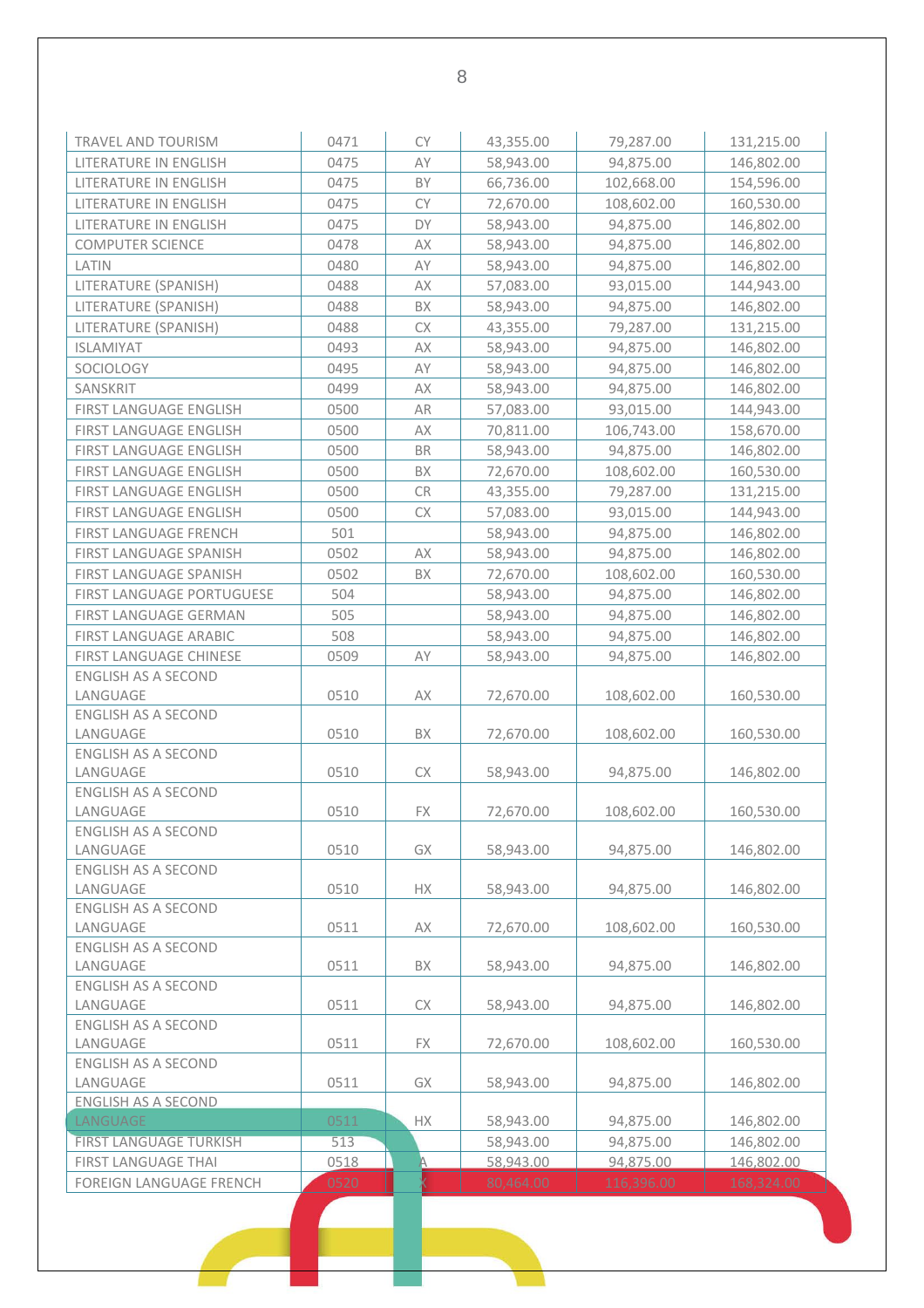| CHINESE AS A SECOND<br>LANGUAGE          | 0523 | А         | 72,670.00  | 108,602.00 | 160,530.00 |
|------------------------------------------|------|-----------|------------|------------|------------|
| <b>FOREIGN LANGUAGE GERMAN</b>           | 0525 | Y         | 80,464.00  | 116,396.00 | 168,324.00 |
| FOREIGN LANGUAGE SPANISH                 | 0530 | Y         | 80,464.00  | 116,396.00 | 168,324.00 |
| <b>FOREIGN LANGUAGE ITALIAN</b>          | 0535 | Y         | 80,464.00  | 116,396.00 | 168,324.00 |
| <b>BAHASA INDONESIA</b>                  | 0538 | Α         | 72,670.00  | 108,602.00 | 160,530.00 |
| URDU AS A SECOND LANGUAGE                | 0539 | A         | 58,943.00  | 94,875.00  | 146,802.00 |
| URDU AS A SECOND LANGUAGE                | 0539 | AO        | 72,670.00  | 108,602.00 | 160,530.00 |
| <b>FOREIGN LANGUAGE ARABIC</b>           | 0544 | Υ         | 80,464.00  | 116,396.00 | 168,324.00 |
| <b>FOREIGN LANGUAGE MALAY</b>            | 0546 | Y         | 80,464.00  | 116,396.00 | 168,324.00 |
| <b>FOREIGN LANG MANDARIN</b>             |      |           |            |            |            |
| <b>CHINESE</b>                           | 0547 | Χ         | 80,464.00  | 116,396.00 | 168,324.00 |
| MATHEMATICS (W/OUT                       |      |           |            |            |            |
| COURSEWORK)                              | 0580 | AY        | 58,943.00  | 94,875.00  | 146,802.00 |
| MATHEMATICS (W/OUT                       |      |           |            |            |            |
| COURSEWORK)                              | 0580 | BY        | 58,943.00  | 94,875.00  | 146,802.00 |
| <b>ADDITIONAL MATHEMATICS</b>            | 0606 | AX        | 58,943.00  | 94,875.00  | 146,802.00 |
| <b>CAMBRIDGE INT MATHEMATICS</b>         | 0607 | AX        | 66,736.00  | 102,668.00 | 154,596.00 |
| CAMBRIDGE INT MATHEMATICS                | 0607 | BX        | 66,736.00  | 102,668.00 | 154,596.00 |
| <b>BIOLOGY</b>                           | 0610 | BX        | 80,464.00  | 116,396.00 | 168,324.00 |
| <b>BIOLOGY</b>                           | 0610 | <b>CX</b> | 66,736.00  | 102,668.00 | 154,596.00 |
| <b>BIOLOGY</b>                           | 0610 | FX        | 80,464.00  | 116,396.00 | 168,324.00 |
| <b>BIOLOGY</b>                           | 0610 | GX        | 66,736.00  | 102,668.00 | 154,596.00 |
| CHEMISTRY                                | 0620 | BX        | 80,464.00  | 116,396.00 | 168,324.00 |
| <b>CHEMISTRY</b>                         | 0620 | СX        | 66,736.00  | 102,668.00 | 154,596.00 |
| <b>CHEMISTRY</b>                         | 0620 | <b>FX</b> | 80,464.00  | 116,396.00 | 168,324.00 |
| <b>CHEMISTRY</b>                         | 0620 | GX        | 66,736.00  | 102,668.00 | 154,596.00 |
| <b>PHYSICS</b>                           | 0625 | BX        | 80,464.00  | 116,396.00 | 168,324.00 |
| <b>PHYSICS</b>                           | 0625 | <b>CX</b> | 66,736.00  | 102,668.00 | 154,596.00 |
| <b>PHYSICS</b>                           | 0625 | FX        | 80,464.00  | 116,396.00 | 168,324.00 |
| <b>PHYSICS</b>                           | 0625 | GX        | 66,736.00  | 102,668.00 | 154,596.00 |
| <b>FOOD AND NUTRITION</b>                | 0648 | AY        | 72,670.00  | 108,602.00 | 160,530.00 |
| <b>FOOD AND NUTRITION</b>                | 0648 | BY        | 43,355.00  | 79,287.00  | 131,215.00 |
| <b>COMBINED SCIENCE</b>                  | 0653 | BΧ        | 80,464.00  | 116,396.00 | 168,324.00 |
| <b>COMBINED SCIENCE</b>                  | 0653 | <b>CX</b> | 66,736.00  | 102,668.00 | 154,596.00 |
| <b>COMBINED SCIENCE</b>                  | 0653 | FX        | 80,464.00  | 116,396.00 | 168,324.00 |
| <b>COMBINED SCIENCE</b>                  | 0653 | GX        | 66,736.00  | 102,668.00 | 154,596.00 |
| <b>CO-ORD SCIENCES (DOUBLE</b>           |      |           |            |            |            |
| AWARD)                                   | 0654 | BX        | 108,231.00 | 144,163.00 | 196,091.00 |
| <b>CO-ORD SCIENCES (DOUBLE</b>           |      |           |            |            |            |
| AWARD)                                   | 0654 | СX        | 94,504.00  | 130,436.00 | 182,363.00 |
| <b>CO-ORD SCIENCES (DOUBLE</b>           |      |           |            |            |            |
| AWARD)                                   | 0654 | FX        | 108,231.00 | 144,163.00 | 196,091.00 |
| <b>CO-ORD SCIENCES (DOUBLE</b><br>AWARD) | 0654 | GX        | 94,504.00  | 130,436.00 | 182,363.00 |
| ENVIRONMENTAL MANAGEMENT                 | 0680 | Χ         | 58,943.00  | 94,875.00  | 146,802.00 |
| <b>BIOLOGY</b>                           | 0970 | BX        | 80,464.00  | 116,396.00 | 168,324.00 |
| <b>BIOLOGY</b>                           | 0970 | СX        | 66,736.00  | 102,668.00 | 154,596.00 |
| <b>BIOLOGY</b>                           | 0970 | FX        | 80,464.00  | 116,396.00 | 168,324.00 |
| <b>BIOLOGY</b>                           | 0970 | GX        | 66,736.00  | 102,668.00 | 154,596.00 |
| <b>CHEMISTRY</b>                         | 0971 | BX        | 80,464.00  | 116,396.00 | 168,324.00 |
| CHEMISTRY                                | 0971 | ŢХ        | 66,736.00  | 102,668.00 | 154,596.00 |
| CHEMISTRY                                | 0971 |           | 80 464 00  | 116,396,00 | 168,324.00 |
|                                          |      |           |            |            |            |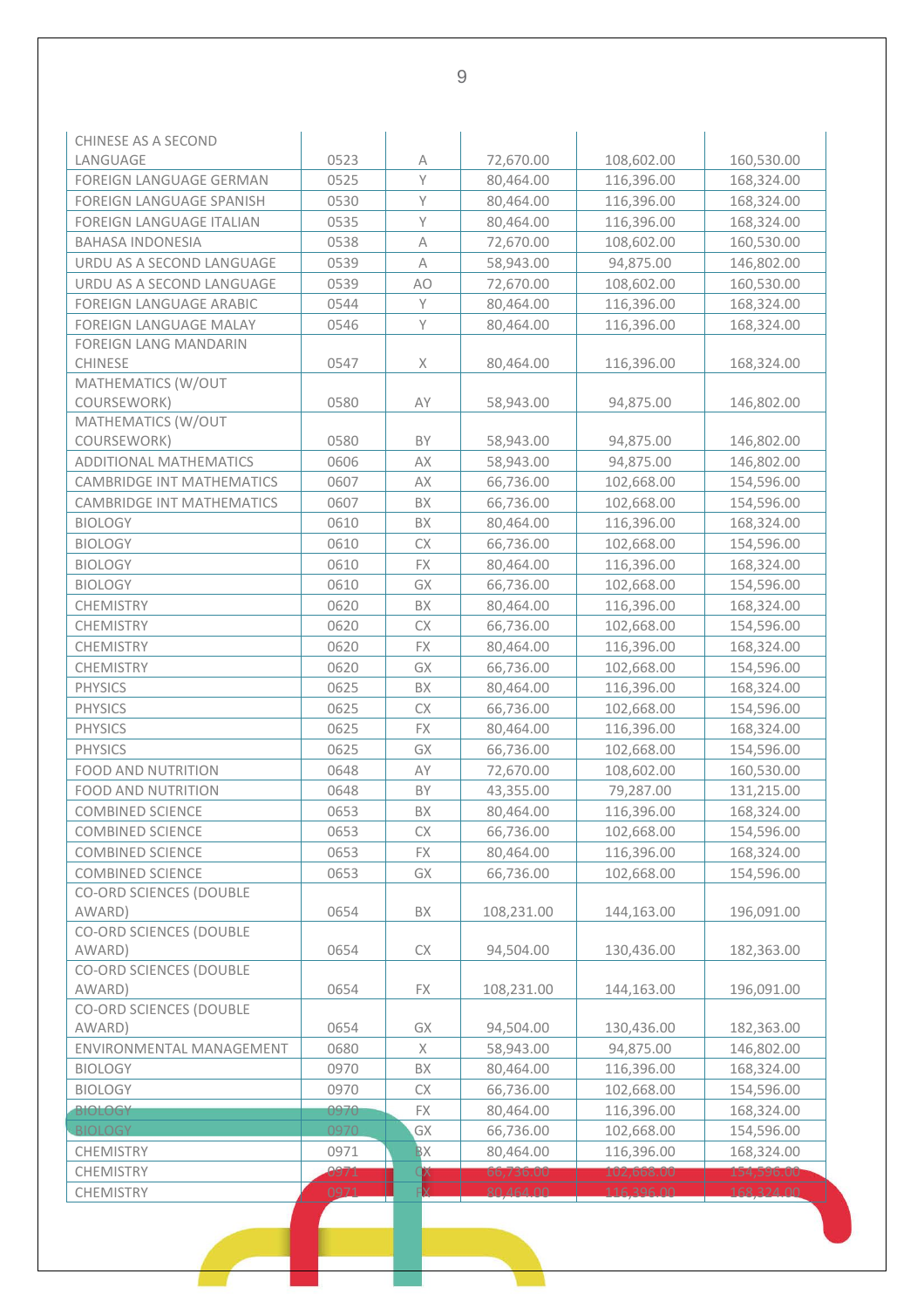| CHEMISTRY                      | 0971 | GX                        | 66,736.00  | 102,668.00 | 154,596.00 |
|--------------------------------|------|---------------------------|------------|------------|------------|
| <b>PHYSICS</b>                 | 0972 | BX                        | 80,464.00  | 116,396.00 | 168,324.00 |
| <b>PHYSICS</b>                 | 0972 | СX                        | 66,736.00  | 102,668.00 | 154,596.00 |
| <b>PHYSICS</b>                 | 0972 | FX                        | 80,464.00  | 116,396.00 | 168,324.00 |
| <b>PHYSICS</b>                 | 0972 | GX                        | 66,736.00  | 102,668.00 | 154,596.00 |
| CO-ORD SCIENCES (DOUBLE        |      |                           |            |            |            |
| AWARD)                         | 0973 | BX                        | 108,231.00 | 144,163.00 | 196,091.00 |
| CO-ORD SCIENCES (DOUBLE        |      |                           |            |            |            |
| AWARD)                         | 0973 | СX                        | 94,504.00  | 130,436.00 | 182,363.00 |
| <b>CO-ORD SCIENCES (DOUBLE</b> |      |                           |            |            |            |
| AWARD)                         | 0973 | FX                        | 108,231.00 | 144,163.00 | 196,091.00 |
| CO-ORD SCIENCES (DOUBLE        |      |                           |            |            |            |
| AWARD)                         | 0973 | GX                        | 94,504.00  | 130,436.00 | 182,363.00 |
| <b>GEOGRAPHY</b>               | 0976 | AY                        | 72,670.00  | 108,602.00 | 160,530.00 |
| <b>GEOGRAPHY</b>               | 0976 | BY                        | 66,736.00  | 102,668.00 | 154,596.00 |
| <b>GEOGRAPHY</b>               | 0976 | CY                        | 58,943.00  | 94,875.00  | 146,802.00 |
| <b>HISTORY</b>                 | 0977 | AY                        | 72,670.00  | 108,602.00 | 160,530.00 |
| <b>HISTORY</b>                 | 0977 | BY                        | 66,736.00  | 102,668.00 | 154,596.00 |
| <b>HISTORY</b>                 | 0977 | <b>CY</b>                 | 58,943.00  | 94,875.00  | 146,802.00 |
| <b>MUSIC</b>                   | 0978 | $\boldsymbol{\mathsf{A}}$ | 70,811.00  | 106,743.00 | 158,670.00 |
| DESIGN AND TECHNOLOGY          | 0979 | AY                        | 58,943.00  | 94,875.00  | 146,802.00 |
| DESIGN AND TECHNOLOGY          | 0979 | BY                        | 58,943.00  | 94,875.00  | 146,802.00 |
| DESIGN AND TECHNOLOGY          | 0979 | <b>CY</b>                 | 58,943.00  | 94,875.00  | 146,802.00 |
| DESIGN AND TECHNOLOGY          | 0979 | DY                        | 58,943.00  | 94,875.00  | 146,802.00 |
| DESIGN AND TECHNOLOGY          | 0979 | EY                        | 58,943.00  | 94,875.00  | 146,802.00 |
| DESIGN AND TECHNOLOGY          | 0979 | <b>FY</b>                 | 58,943.00  | 94,875.00  | 146,802.00 |
| <b>MATHEMATICS</b>             | 0980 | AY                        | 58,943.00  | 94,875.00  | 146,802.00 |
| <b>MATHEMATICS</b>             | 0980 | BY                        | 58,943.00  | 94,875.00  | 146,802.00 |
| <b>INFORMATION AND</b>         |      |                           |            |            |            |
| COMMUNICATION                  | 0983 | AY                        | 79,163.00  | 115,095.00 | 167,023.00 |
| <b>INFORMATION AND</b>         |      |                           |            |            |            |
| COMMUNICATION                  | 0983 | BY                        | 79,163.00  | 115,095.00 | 167,023.00 |
| <b>INFORMATION AND</b>         |      |                           |            |            |            |
| COMMUNICATION                  | 0983 | CY                        | 79,163.00  | 115,095.00 | 167,023.00 |
| <b>INFORMATION AND</b>         |      |                           |            |            |            |
| COMMUNICATION                  | 0983 | DY                        | 79,163.00  | 115,095.00 | 167,023.00 |
| <b>COMPUTER SCIENCE</b>        | 0984 | АX                        | 58,943.00  | 94,875.00  | 146,802.00 |
| <b>ACCOUNTING</b>              | 0985 | АX                        | 58,943.00  | 94,875.00  | 146,802.00 |
| <b>BUSINESS STUDIES</b>        | 0986 | $\mathsf X$               | 58,943.00  | 94,875.00  | 146,802.00 |
| <b>ECONOMICS</b>               | 0987 | X                         | 58,943.00  | 94,875.00  | 146,802.00 |
| ART AND DESIGN                 | 0989 | А                         | 58,943.00  | 94,875.00  | 146,802.00 |
| ART AND DESIGN                 | 0989 | B                         | 43,355.00  | 79,287.00  | 131,215.00 |
| ART AND DESIGN                 | 0989 | $\mathsf C$               | 43,355.00  | 79,287.00  | 131,215.00 |
| FIRST LANGUAGE ENGLISH         | 0990 | AR                        | 57,083.00  | 93,015.00  | 144,943.00 |
| FIRST LANGUAGE ENGLISH         | 0990 | АX                        | 72,670.00  | 108,602.00 | 160,530.00 |
| FIRST LANGUAGE ENGLISH         | 0990 | <b>BR</b>                 | 58,943.00  | 94,875.00  | 146,802.00 |
| FIRST LANGUAGE ENGLISH         | 0990 | BX                        | 72,670.00  | 108,602.00 | 160,530.00 |
| FIRST LANGUAGE ENGLISH         | 0990 | CR                        | 43,355.00  | 79,287.00  | 131,215.00 |
| <b>FIRST LANGUAGE ENGLISH</b>  | 0990 | СX                        | 57,083.00  | 93,015.00  | 144,943.00 |
| <b>ENGLISH AS A SECOND</b>     |      |                           |            |            |            |
| LANGUAGE                       | 0991 | ĄХ                        | 72,670.00  | 108,602.00 | 160,530.00 |
| <b>ENGLISH AS A SECOND</b>     |      |                           |            |            |            |
| LANGUAGE                       | 0991 |                           | 58,943.00  | 94,875.00  | 146,802.00 |
|                                |      |                           |            |            |            |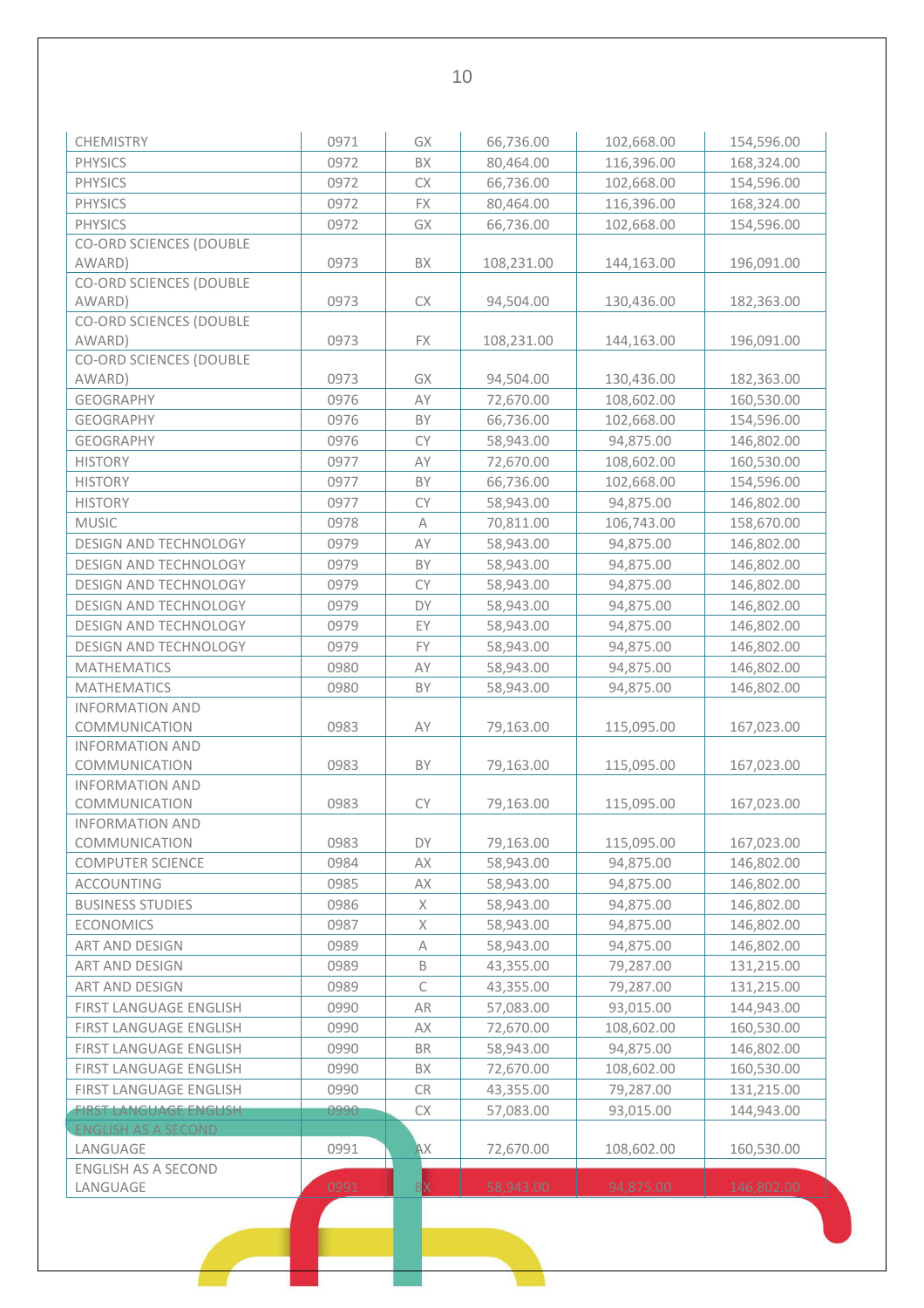| <b>ENGLISH AS A SECOND</b> |      |              |           |            |            |
|----------------------------|------|--------------|-----------|------------|------------|
| LANGUAGE                   | 0991 | СX           | 58,943.00 | 94,875.00  | 146,802.00 |
| <b>ENGLISH AS A SECOND</b> |      |              |           |            |            |
| LANGUAGE                   | 0991 | FX.          | 72,670.00 | 108,602.00 | 160,530.00 |
| <b>ENGLISH AS A SECOND</b> |      |              |           |            |            |
| LANGUAGE                   | 0991 | GX           | 58,943.00 | 94,875.00  | 146,802.00 |
| <b>ENGLISH AS A SECOND</b> |      |              |           |            |            |
| LANGUAGE                   | 0991 | НX           | 58,943.00 | 94,875.00  | 146,802.00 |
| LITERATURE IN ENGLISH      | 0992 | AY           | 58,943.00 | 94,875.00  | 146,802.00 |
| LITERATURE IN ENGLISH      | 0992 | BY           | 66,736.00 | 102,668.00 | 154,596.00 |
| LITERATURE IN ENGLISH      | 0992 | CY           | 72,670.00 | 108,602.00 | 160,530.00 |
| LITERATURE IN ENGLISH      | 0992 | DY           | 58,943.00 | 94,875.00  | 146,802.00 |
| ENGLISH AS A SECOND        |      |              |           |            |            |
| LANGUAGE                   | 0993 | AX           | 72,670.00 | 108,602.00 | 160,530.00 |
| <b>ENGLISH AS A SECOND</b> |      |              |           |            |            |
| LANGUAGE                   | 0993 | <b>BX</b>    | 58,943.00 | 94,875.00  | 146,802.00 |
| ENGLISH AS A SECOND        |      |              |           |            |            |
| LANGUAGE                   | 0993 | СX           | 58,943.00 | 94,875.00  | 146,802.00 |
| <b>ENGLISH AS A SECOND</b> |      |              |           |            |            |
| LANGUAGE                   | 0993 | <b>FX</b>    | 72,670.00 | 108,602.00 | 160,530.00 |
| ENGLISH AS A SECOND        |      |              |           |            |            |
| LANGUAGE                   | 0993 | GX           | 58,943.00 | 94,875.00  | 146,802.00 |
| ENGLISH AS A SECOND        |      |              |           |            |            |
| LANGUAGE                   | 0993 | <b>HX</b>    | 58,943.00 | 94,875.00  | 146,802.00 |
| <b>DRAMA</b>               | 0994 | AY           | 57,083.00 | 93,015.00  | 144,943.00 |
| PHYSICAL EDUCATION         | 0995 | AY           | 57,083.00 | 93,015.00  | 144,943.00 |
| PHYSICAL EDUCATION         | 0995 | BY           | 43,355.00 | 79,287.00  | 131,215.00 |
| PHYSICAL EDUCATION         | 0995 | CY           | 43,355.00 | 79,287.00  | 131,215.00 |
| <b>FRENCH</b>              | 7156 | $\mathsf X$  | 72,670.00 | 108,602.00 | 160,530.00 |
| <b>GERMAN</b>              | 7159 | Y            | 80,464.00 | 116,396.00 | 168,324.00 |
| SPANISH                    | 7160 | $\mathsf{Y}$ | 80,464.00 | 116,396.00 | 168,324.00 |
| <b>ITALIAN</b>             | 7164 | Y            | 80,464.00 | 116,396.00 | 168,324.00 |
| FIRST LANGUAGE ARABIC      | 7184 | Α            | 58,943.00 | 94,875.00  | 146,802.00 |
| SWAHILI                    | 0262 | A            | 58,943.00 | 94,875.00  | 146,802.00 |
| SWAHILI                    | 0262 | B            | 72,670.00 | 108,602.00 | 160,530.00 |
| ART AND DESIGN             | 0400 | $\wedge$     | 58,943.00 | 94,875.00  | 146,802.00 |

Please note all fees are inclusive of VAT.

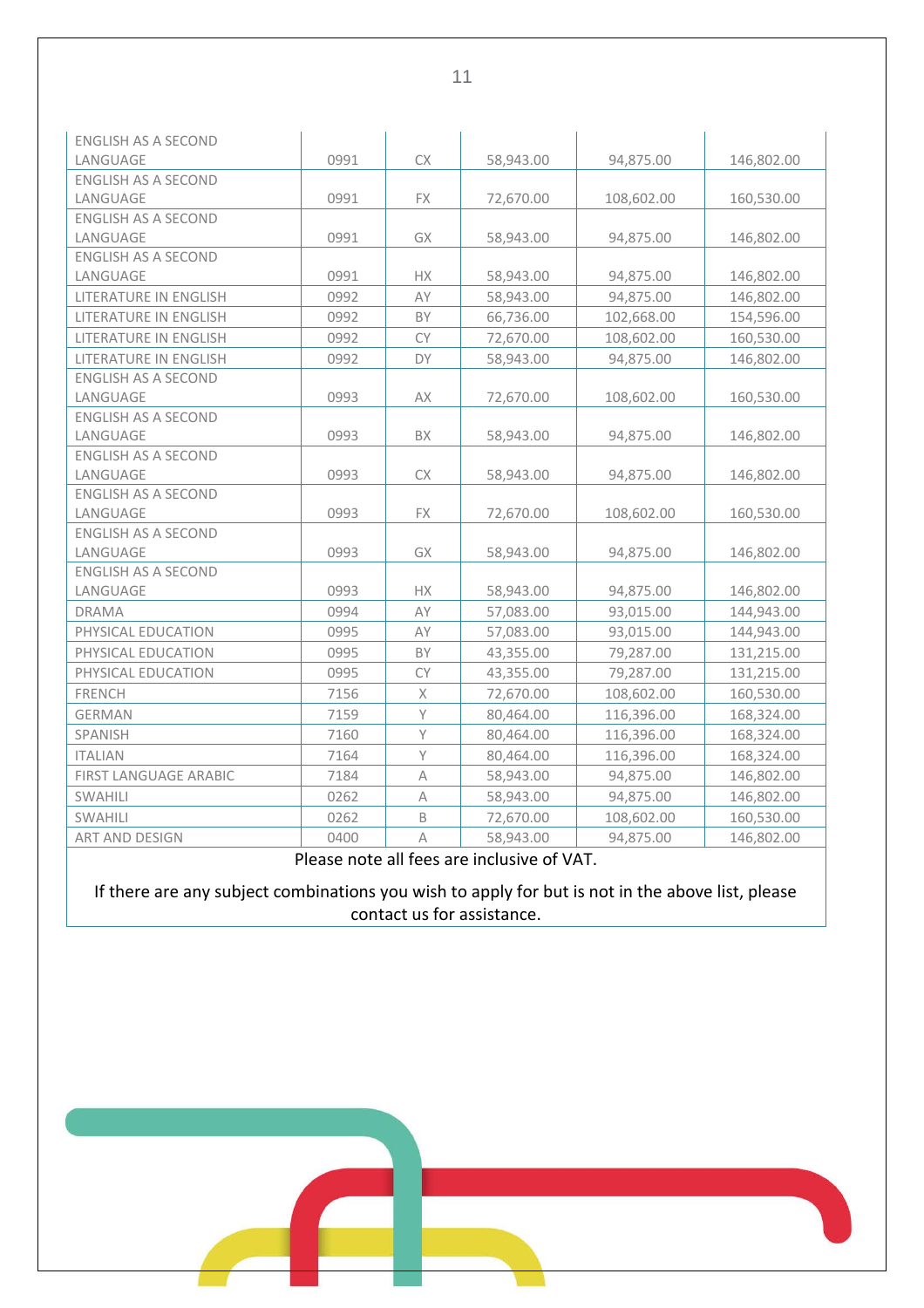#### **O Level fees**

| CAMBRIDGE INTERNATIONAL EXAMINATIONS MAY/JUNE 2022 O-LEVEL FEES - Please note all fees are inclusive of VAT |                 |                           |                                                |                                                      |                                                             |  |  |
|-------------------------------------------------------------------------------------------------------------|-----------------|---------------------------|------------------------------------------------|------------------------------------------------------|-------------------------------------------------------------|--|--|
| <b>Subject Name</b>                                                                                         | <b>Syllabus</b> | <b>Option</b>             | <b>Total Fee (NGN)</b><br><b>VAT Inclusive</b> | Late Stage Fee total -<br><b>VAT inclusive (NGN)</b> | <b>Very Late Stage Fee</b><br>total -VAT inclusive<br>(NGN) |  |  |
| <b>ENGLISH LANGUAGE</b>                                                                                     | 1123            | Χ                         | 58,943.00                                      | 94,875.00                                            | 146,802.00                                                  |  |  |
| LITERATURE IN ENGLISH                                                                                       | 2010            | AY                        | 58,943.00                                      | 94,875.00                                            | 146,802.00                                                  |  |  |
| <b>RELIGIOUS STUDIES (BK)</b>                                                                               | 2048            | $\mathsf Y$               | 58,943.00                                      | 94,875.00                                            | 146,802.00                                                  |  |  |
| <b>ISLAMIYAT</b>                                                                                            | 2058            | AX                        | 58,943.00                                      | 94,875.00                                            | 146,802.00                                                  |  |  |
| PAKISTAN STUDIES                                                                                            | 2059            |                           | 58,943.00                                      | 94,875.00                                            | 146,802.00                                                  |  |  |
| <b>HISTORY</b>                                                                                              | 2147            | $\mathsf Y$               | 58,943.00                                      | 94,875.00                                            | 146,802.00                                                  |  |  |
| <b>COMPUTER SCIENCE</b>                                                                                     | 2210            | AX                        | 58,943.00                                      | 94,875.00                                            | 146,802.00                                                  |  |  |
| SOCIOLOGY                                                                                                   | 2251            | Y                         | 58,943.00                                      | 94,875.00                                            | 146,802.00                                                  |  |  |
| <b>ECONOMICS</b>                                                                                            | 2281            | $\mathsf X$               | 58,943.00                                      | 94,875.00                                            | 146,802.00                                                  |  |  |
| ARABIC                                                                                                      | 3180            | A                         | 58,943.00                                      | 94,875.00                                            | 146,802.00                                                  |  |  |
| <b>BENGALI</b>                                                                                              | 3204            |                           | 58,943.00                                      | 94,875.00                                            | 146,802.00                                                  |  |  |
| SINHALA                                                                                                     | 3205            | $\boldsymbol{\mathsf{A}}$ | 58,943.00                                      | 94,875.00                                            | 146,802.00                                                  |  |  |
| <b>TAMIL</b>                                                                                                | 3226            |                           | 58,943.00                                      | 94,875.00                                            | 146,802.00                                                  |  |  |
| FIRST LANGUAGE URDU                                                                                         | 3247            | A                         | 58,943.00                                      | 94,875.00                                            | 146,802.00                                                  |  |  |
| SECOND LANGUAGE URDU                                                                                        | 3248            | А                         | 58,943.00                                      | 94,875.00                                            | 146,802.00                                                  |  |  |
| MATHEMATICS (SYLLABUS D)                                                                                    | 4024            | $\mathsf X$               | 58,943.00                                      | 94,875.00                                            | 146,802.00                                                  |  |  |
| ADDITIONAL MATHEMATICS                                                                                      | 4037            | AX                        | 58,943.00                                      | 94,875.00                                            | 146,802.00                                                  |  |  |
| <b>PHYSICS</b>                                                                                              | 5054            | AX                        | 80,464.00                                      | 116,396.00                                           | 168,324.00                                                  |  |  |
| <b>PHYSICS</b>                                                                                              | 5054            | <b>BX</b>                 | 66,736.00                                      | 102,668.00                                           | 154,596.00                                                  |  |  |
| CHEMISTRY                                                                                                   | 5070            | AX                        | 80,464.00                                      | 116,396.00                                           | 168,324.00                                                  |  |  |
| CHEMISTRY                                                                                                   | 5070            | <b>BX</b>                 | 66,736.00                                      | 102,668.00                                           | 154,596.00                                                  |  |  |
| <b>BIOLOGY</b>                                                                                              | 5090            | AX                        | 80,464.00                                      | 116,396.00                                           | 168,324.00                                                  |  |  |
| <b>BIOLOGY</b>                                                                                              | 5090            | BX                        | 66,736.00                                      | 102,668.00                                           | 154,596.00                                                  |  |  |
| <b>COMBINED SCIENCE</b>                                                                                     | 5129            | AX                        | 58,943.00                                      | 94,875.00                                            | 146,802.00                                                  |  |  |
| <b>FOOD AND NUTRITION</b>                                                                                   | 6065            | AY                        | 72,670.00                                      | 108,602.00                                           | 160,530.00                                                  |  |  |
| <b>FOOD AND NUTRITION</b>                                                                                   | 6065            | BY                        | 43,355.00                                      | 79,287.00                                            | 131,215.00                                                  |  |  |
| <b>FASHION AND TEXTILES</b>                                                                                 | 6130            | B                         | 57,083.00                                      | 93,015.00                                            | 144,943.00                                                  |  |  |
| <b>FASHION AND TEXTILES</b>                                                                                 | 6130            | D                         | 43,355.00                                      | 79,287.00                                            | 131,215.00                                                  |  |  |
| <b>BANGLADESH STUDIES</b>                                                                                   | 7094            |                           | 58,943.00                                      | 94,875.00                                            | 146,802.00                                                  |  |  |
| COMMERCE                                                                                                    | 7100            | Υ                         | 58,943.00                                      | 94,875.00                                            | 146,802.00                                                  |  |  |
| <b>BUSINESS STUDIES</b>                                                                                     | 7115            | $\chi$                    | 58,943.00                                      | 94,875.00                                            | 146,802.00                                                  |  |  |
| <b>ACCOUNTING</b>                                                                                           | 7707            | $\mathsf X$               | 58,943.00                                      | 94,875.00                                            | 146,802.00                                                  |  |  |
|                                                                                                             |                 |                           | $D0$ $(100 - 00)$ $(00 - 00)$ $(00 - 00)$      |                                                      |                                                             |  |  |

Please note all fees are inclusive of VAT.

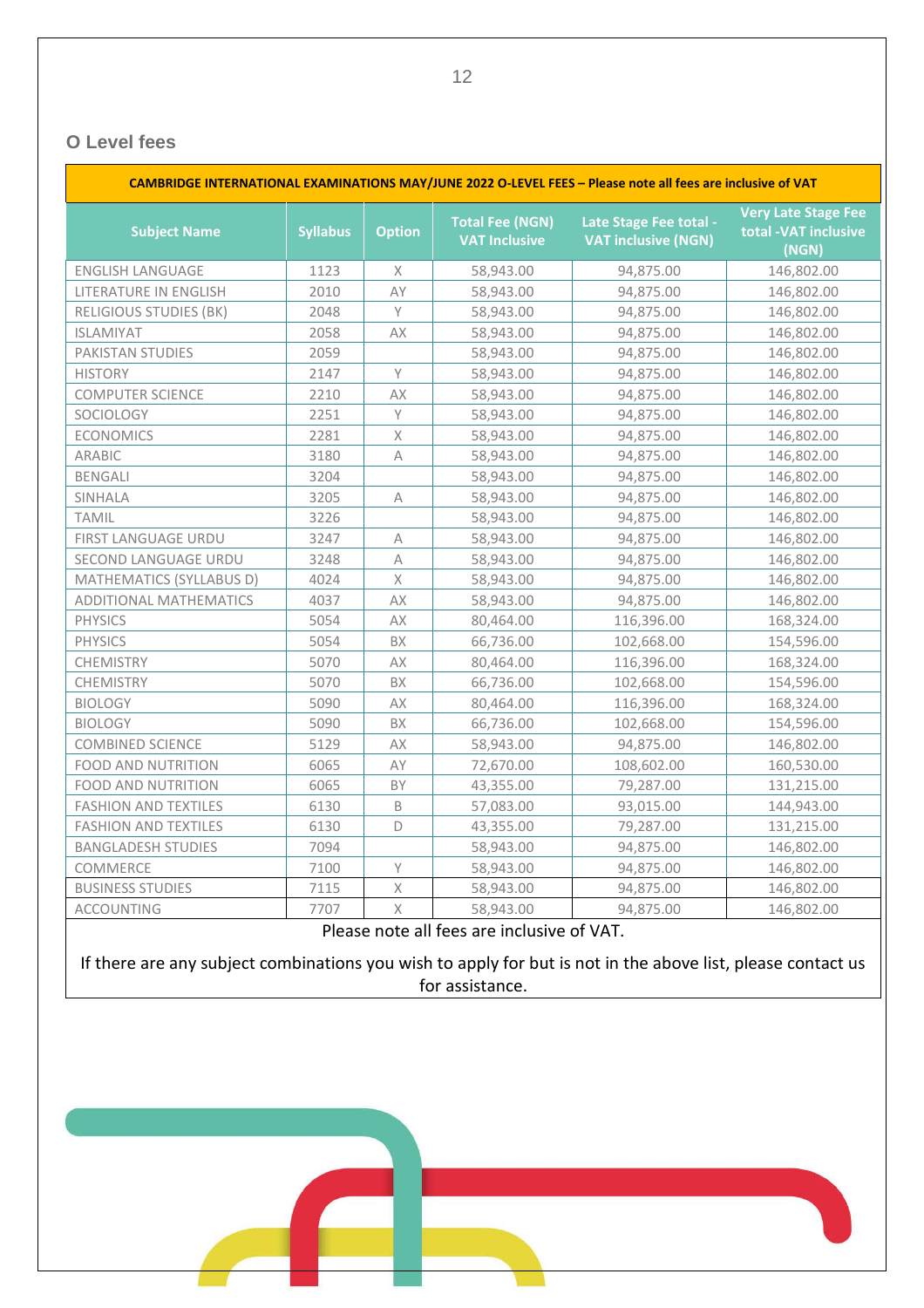#### A/AS Levels

| CAMBRIDGE INTERNATIONAL EXAMINATIONS A/AS LEVEL FEES - Please note all fees are inclusive of VAT |                 |                |                                                |                                                        |                                                             |  |  |
|--------------------------------------------------------------------------------------------------|-----------------|----------------|------------------------------------------------|--------------------------------------------------------|-------------------------------------------------------------|--|--|
| <b>Subject Name</b>                                                                              | <b>Syllabus</b> | <b>Option</b>  | <b>Total Fee (NGN)</b><br><b>VAT Inclusive</b> | <b>Late-Stage Fee</b><br>total -VAT inclusive<br>(NGN) | <b>Very Late-Stage Fee</b><br>total -VAT inclusive<br>(NGN) |  |  |
| <b>ENGLISH GENERAL PAPER</b>                                                                     | 8021            | X              | 62,490.00                                      | 98,422.00                                              | 150,350.00                                                  |  |  |
| ENVIRONMENTAL                                                                                    |                 |                |                                                |                                                        |                                                             |  |  |
| MANAGEMENT                                                                                       | 8291            | AY             | 62,490.00                                      | 98,422.00                                              | 150,350.00                                                  |  |  |
| FIRST LANGUAGE SPANISH                                                                           | 8665            | Y              | 62,490.00                                      | 98,422.00                                              | 150,350.00                                                  |  |  |
| SPANISH LITERATURE                                                                               | 8673            | Y              | 46,903.00                                      | 82,835.00                                              | 134,762.00                                                  |  |  |
| <b>ARABIC LANGUAGE</b>                                                                           | 8680            | AY             | 62,490.00                                      | 98,422.00                                              | 150,350.00                                                  |  |  |
| FRENCH LANGUAGE                                                                                  | 8682            | Y              | 76,218.00                                      | 112,150.00                                             | 164,078.00                                                  |  |  |
| <b>GERMAN LANGUAGE</b>                                                                           | 8683            | AY             | 76,218.00                                      | 112,150.00                                             | 164,078.00                                                  |  |  |
| PORTUGUESE LANGUAGE                                                                              | 8684            |                | 76,218.00                                      | 112,150.00                                             | 164,078.00                                                  |  |  |
| SPANISH LANGUAGE                                                                                 | 8685            | Y              | 76,218.00                                      | 112,150.00                                             | 164,078.00                                                  |  |  |
| URDU LANGUAGE                                                                                    | 8686            | SB             | 62,490.00                                      | 98,422.00                                              | 150,350.00                                                  |  |  |
| <b>TAMIL LANGUAGE</b>                                                                            | 8689            | Y              | 62,490.00                                      | 98,422.00                                              | 150,350.00                                                  |  |  |
| LANGUAGE AND LITERATURE IN                                                                       |                 |                |                                                |                                                        |                                                             |  |  |
| ENG                                                                                              | 8695            | AX             | 62,490.00                                      | 98,422.00                                              | 150,350.00                                                  |  |  |
| LAW                                                                                              | 9084            | AX             | 92,805.00                                      | 128,737.00                                             | 180,665.00                                                  |  |  |
| LAW                                                                                              | 9084            | <b>BQ</b>      | 62,490.00                                      | 98,422.00                                              | 150,350.00                                                  |  |  |
| LAW                                                                                              | 9084            | СX             | 62,490.00                                      | 98,422.00                                              | 150,350.00                                                  |  |  |
| LAW                                                                                              | 9084            | GQ             | 92,805.00                                      | 128,737.00                                             | 180,665.00                                                  |  |  |
| <b>LAW</b>                                                                                       | 9084            | SX             | 62,490.00                                      | 98,422.00                                              | 150,350.00                                                  |  |  |
| <b>ENGLISH LANGUAGE</b>                                                                          | 9093            | AX             | 92,805.00                                      | 128,737.00                                             | 180,665.00                                                  |  |  |
| <b>ENGLISH LANGUAGE</b>                                                                          | 9093            | BX             | 62,490.00                                      | 98,422.00                                              | 150,350.00                                                  |  |  |
| <b>ENGLISH LANGUAGE</b>                                                                          | 9093            | CQ             | 62,490.00                                      | 98,422.00                                              | 150,350.00                                                  |  |  |
| <b>ENGLISH LANGUAGE</b>                                                                          | 9093            | FQ             | 92,805.00                                      | 128,737.00                                             | 180,665.00                                                  |  |  |
| ENGLISH LANGUAGE                                                                                 | 9093            | SX             | 62,490.00                                      | 98,422.00                                              | 150,350.00                                                  |  |  |
| <b>FURTHER MATHEMATICS</b>                                                                       | 9231            | AY             | 92,805.00                                      | 128,737.00                                             | 180,665.00                                                  |  |  |
| <b>FURTHER MATHEMATICS</b>                                                                       | 9231            | BY             | 62,490.00                                      | 98,422.00                                              | 150,350.00                                                  |  |  |
| <b>FURTHER MATHEMATICS</b>                                                                       | 9231            | <b>CY</b>      | 62,490.00                                      | 98,422.00                                              | 150,350.00                                                  |  |  |
| <b>FURTHER MATHEMATICS</b>                                                                       | 9231            | DT             | 62,490.00                                      | 98,422.00                                              | 150,350.00                                                  |  |  |
| <b>FURTHER MATHEMATICS</b>                                                                       | 9231            | ET             | 62,490.00                                      | 98,422.00                                              | 150,350.00                                                  |  |  |
| <b>FURTHER MATHEMATICS</b>                                                                       | 9231            | GT             | 92,805.00                                      | 128,737.00                                             | 180,665.00                                                  |  |  |
| <b>FURTHER MATHEMATICS</b>                                                                       | 9231            | S <sub>3</sub> | 62,490.00                                      | 98,422.00                                              | 150,350.00                                                  |  |  |
| <b>FURTHER MATHEMATICS</b>                                                                       | 9231            | S4             | 62,490.00                                      | 98,422.00                                              | 150,350.00                                                  |  |  |
| TRAVEL AND TOURISM                                                                               | 9395            | AY             | 98,739.00                                      | 134,671.00                                             | 186,599.00                                                  |  |  |
| TRAVEL AND TOURISM                                                                               | 9395            | BY             | 62,490.00                                      | 98,422.00                                              | 150,350.00                                                  |  |  |
| TRAVEL AND TOURISM                                                                               | 9395            | <b>CY</b>      | 62,490.00                                      | 98,422.00                                              | 150,350.00                                                  |  |  |
| TRAVEL AND TOURISM                                                                               | 9395            | DY             | 98,739.00                                      | 134,671.00                                             | 186,599.00                                                  |  |  |
| TRAVEL AND TOURISM                                                                               | 9395            | HY.            | 46,903.00                                      | 82,835.00                                              | 134,762.00                                                  |  |  |
| TRAVEL AND TOURISM                                                                               | 9395            | KY             | 70,284.00                                      | 106,216.00                                             | 158,144.00                                                  |  |  |
| TRAVEL AND TOURISM                                                                               | 9395            | SY             | 60,630.00                                      | 96,562.00                                              | 148,490.00                                                  |  |  |
| PHYSICAL EDUCATION                                                                               | 9396            | AY             | 104,673.00                                     | 140,605.00                                             | 192,533.00                                                  |  |  |
| PHYSICAL EDUCATION                                                                               | 9396            | BY             | 60,630.00                                      | 96,562.00                                              | 148,490.00                                                  |  |  |
| PHYSICAL EDUCATION                                                                               | 9396            | <b>CY</b>      | 60,630.00                                      | 96,562.00                                              | 148,490.00                                                  |  |  |
| PHYSICAL EDUCATION                                                                               | 9396            | DY             | 104,673.00                                     | 140,605.00                                             | 192,533.00                                                  |  |  |
| PHYSICAL EDUCATION                                                                               | 9396            | HY             | 60,630.00                                      | 96,562.00                                              | 148,490.00                                                  |  |  |
| PHYSICAL EDUCATION                                                                               | 9396            | KY             | 76,218.00                                      | 112,150.00                                             | 164,078.00                                                  |  |  |
| PHYSICAL EDUCATION                                                                               | 9396            | <b>SY</b>      | 60,630.00                                      | 96,562.00                                              | 148,490.00                                                  |  |  |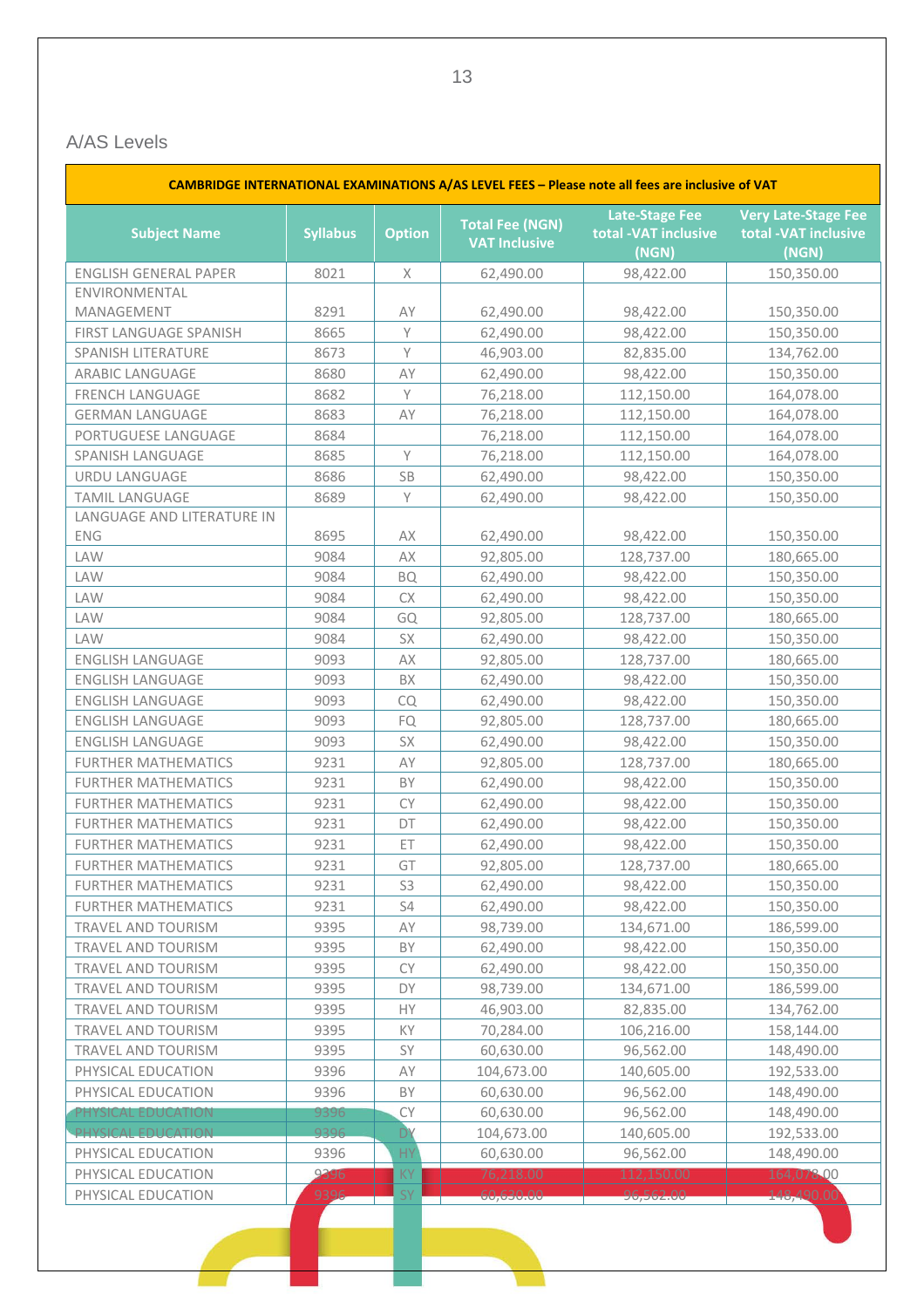| ART AND DESIGN          | 9479 | $\wedge$    | 92,805.00  | 128,737.00 | 180,665.00 |
|-------------------------|------|-------------|------------|------------|------------|
| <b>ART AND DESIGN</b>   | 9479 | B           | 46,903.00  | 82,835.00  | 134,762.00 |
| ART AND DESIGN          | 9479 | С           | 46,903.00  | 82,835.00  | 134,762.00 |
| ART AND DESIGN          | 9479 | $\mathsf D$ | 92,805.00  | 128,737.00 | 180,665.00 |
| ART AND DESIGN          | 9479 | S           | 62,490.00  | 98,422.00  | 150,350.00 |
| DIGITAL MEDIA & DESIGN  | 9481 | А           | 87,226.00  | 123,158.00 | 175,086.00 |
| DIGITAL MEDIA & DESIGN  | 9481 | B           | 45,043.00  | 80,975.00  | 132,903.00 |
| DIGITAL MEDIA & DESIGN  | 9481 | C           | 45,043.00  | 80,975.00  | 132,903.00 |
| DIGITAL MEDIA & DESIGN  | 9481 | $\mathsf D$ | 87,226.00  | 123,158.00 | 175,086.00 |
| DIGITAL MEDIA & DESIGN  | 9481 | S           | 58,771.00  | 94,703.00  | 146,630.00 |
| <b>DRAMA</b>            | 9482 | AY          |            |            |            |
| <b>DRAMA</b>            | 9482 | BY          | 102,813.00 | 138,745.00 | 190,673.00 |
|                         |      |             | 58,771.00  | 94,703.00  | 146,630.00 |
| <b>DRAMA</b>            | 9482 | <b>CY</b>   | 58,771.00  | 94,703.00  | 146,630.00 |
| <b>DRAMA</b>            | 9482 | DY          | 102,813.00 | 138,745.00 | 190,673.00 |
| <b>DRAMA</b>            | 9482 | HY          | 46,903.00  | 82,835.00  | 134,762.00 |
| <b>DRAMA</b>            | 9482 | KY          | 74,358.00  | 110,290.00 | 162,218.00 |
| <b>DRAMA</b>            | 9482 | SY          | 60,630.00  | 96,562.00  | 148,490.00 |
| <b>MUSIC</b>            | 9483 | AY          | 102,813.00 | 138,745.00 | 190,673.00 |
| <b>MUSIC</b>            | 9483 | BY          | 102,813.00 | 138,745.00 | 190,673.00 |
| <b>MUSIC</b>            | 9483 | <b>CY</b>   | 102,813.00 | 138,745.00 | 190,673.00 |
| <b>MUSIC</b>            | 9483 | DY          | 58,771.00  | 94,703.00  | 146,630.00 |
| <b>MUSIC</b>            | 9483 | EY          | 58,771.00  | 94,703.00  | 146,630.00 |
| <b>MUSIC</b>            | 9483 | <b>FY</b>   | 58,771.00  | 94,703.00  | 146,630.00 |
| <b>MUSIC</b>            | 9483 | HY          | 58,771.00  | 94,703.00  | 146,630.00 |
| <b>MUSIC</b>            | 9483 | JY          | 58,771.00  | 94,703.00  | 146,630.00 |
| <b>MUSIC</b>            | 9483 | KY          | 58,771.00  | 94,703.00  | 146,630.00 |
| <b>MUSIC</b>            | 9483 | LY          | 102,813.00 | 138,745.00 | 190,673.00 |
| <b>MUSIC</b>            | 9483 | MY          | 102,813.00 | 138,745.00 | 190,673.00 |
| <b>MUSIC</b>            | 9483 | <b>NY</b>   | 102,813.00 | 138,745.00 | 190,673.00 |
| <b>MUSIC</b>            | 9483 | SY          | 60,630.00  | 96,562.00  | 148,490.00 |
| <b>ISLAMIC STUDIES</b>  | 9488 | AY          | 92,805.00  | 128,737.00 | 180,665.00 |
| <b>ISLAMIC STUDIES</b>  | 9488 | SY          | 62,490.00  | 98,422.00  | 150,350.00 |
| <b>HISTORY</b>          | 9489 | AY          | 92,805.00  | 128,737.00 | 180,665.00 |
| <b>HISTORY</b>          | 9489 | BY          | 62,490.00  | 98,422.00  | 150,350.00 |
| <b>HISTORY</b>          | 9489 | <b>CT</b>   | 62,490.00  | 98,422.00  | 150,350.00 |
| <b>HISTORY</b>          | 9489 | FT.         | 92,805.00  | 128,737.00 | 180,665.00 |
| <b>HISTORY</b>          | 9489 | SY          | 62,490.00  | 98,422.00  | 150,350.00 |
| <b>MEDIA STUDIES</b>    | 9607 | AX          | 104,673.00 | 140,605.00 | 192,533.00 |
| <b>MEDIA STUDIES</b>    | 9607 | BX          | 60,630.00  | 96,562.00  | 148,490.00 |
| <b>MEDIA STUDIES</b>    | 9607 | СX          | 60,630.00  | 96,562.00  | 148,490.00 |
| <b>MEDIA STUDIES</b>    | 9607 | DX          | 104,673.00 | 140,605.00 | 192,533.00 |
| <b>MEDIA STUDIES</b>    | 9607 | НX          | 46,903.00  | 82,835.00  | 134,762.00 |
| <b>MEDIA STUDIES</b>    | 9607 | КX          | 76,218.00  | 112,150.00 | 164,078.00 |
| <b>MEDIA STUDIES</b>    | 9607 | SX          | 60,630.00  | 96,562.00  | 148,490.00 |
| <b>BUSINESS</b>         | 9609 | AY          | 85,011.00  | 120,943.00 | 172,871.00 |
| <b>BUSINESS</b>         | 9609 | <b>BY</b>   | 46,903.00  | 82,835.00  | 134,762.00 |
| <b>BUSINESS</b>         | 9609 | <b>CT</b>   | 46,903.00  | 82,835.00  | 134,762.00 |
| <b>BUSINESS</b>         | 9609 | FT          | 85,011.00  | 120,943.00 | 172,871.00 |
| <b>BUSINESS</b>         | 9609 | SY.         | 62,490.00  | 98,422.00  | 150,350.00 |
| <b>COMPUTER SCIENCE</b> | 9618 | AY          | 99,019.00  | 134,951.00 | 186,878.00 |
| <b>COMPUTER SCIENCE</b> | 9618 | <b>BY</b>   | 62,490.00  | 98,422.00  | 150,350,00 |
| <b>COMPUTER SCIENCE</b> | 9618 | СT          | 68,704.00  | 104,636.00 | 156,563.00 |
|                         |      |             |            |            |            |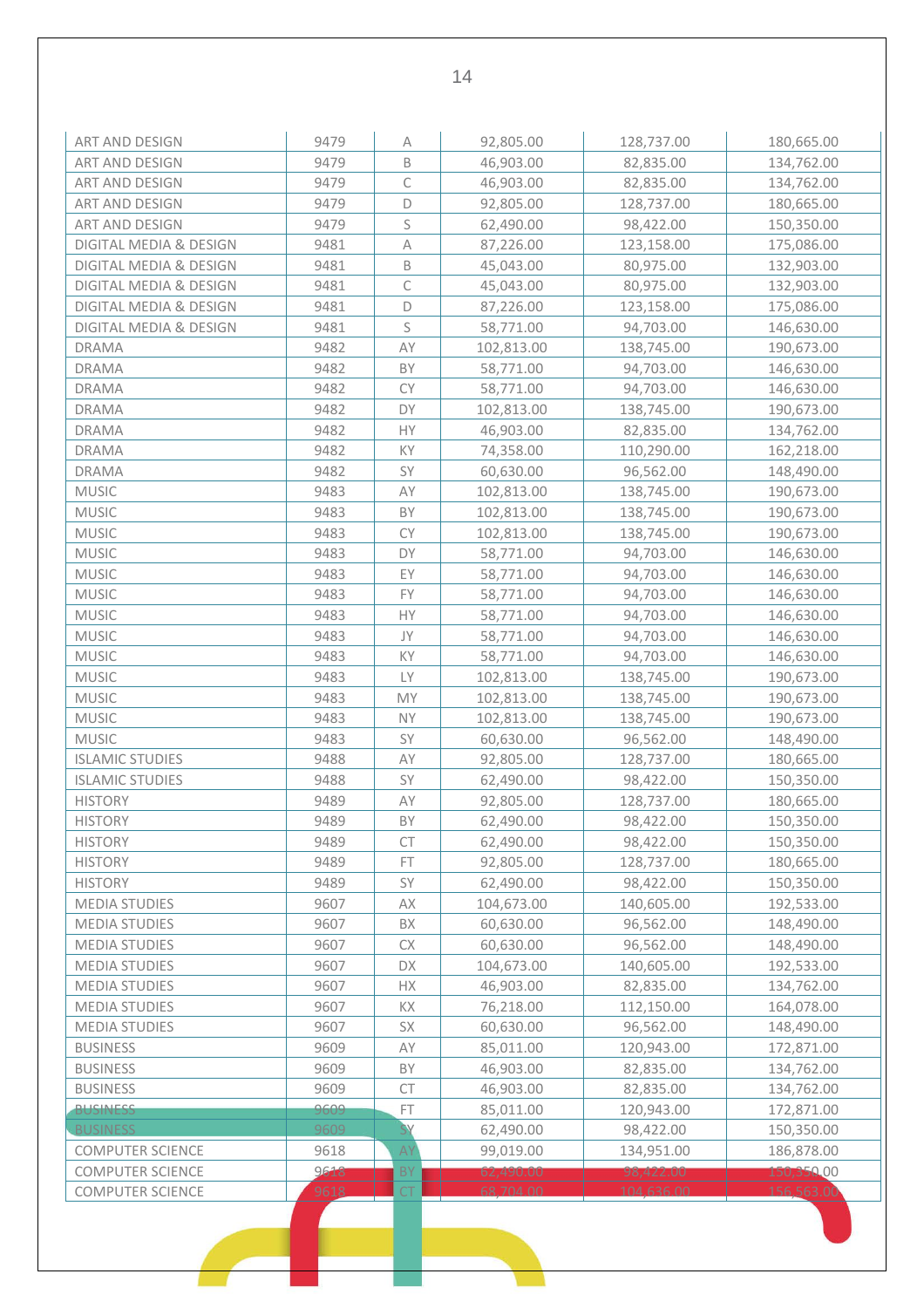| <b>COMPUTER SCIENCE</b>                                        | 9618 | FT.            | 99,019.00  | 134,951.00               | 186,878.00               |
|----------------------------------------------------------------|------|----------------|------------|--------------------------|--------------------------|
| <b>COMPUTER SCIENCE</b>                                        | 9618 | SY             | 62,490.00  | 98,422.00                | 150,350.00               |
| <b>INFORMATION TECHNOLOGY</b>                                  | 9626 | ΑY             | 105,232.00 | 141,164.00               | 193,092.00               |
| <b>INFORMATION TECHNOLOGY</b>                                  | 9626 | BY             | 68,704.00  |                          |                          |
| <b>INFORMATION TECHNOLOGY</b>                                  | 9626 | <b>CY</b>      | 68,704.00  | 104,636.00<br>104,636.00 | 156,563.00<br>156,563.00 |
|                                                                | 9626 | DY             |            |                          |                          |
| <b>INFORMATION TECHNOLOGY</b><br><b>INFORMATION TECHNOLOGY</b> | 9626 | SY             | 105,232.00 | 141,164.00               | 193,092.00               |
| <b>ARABIC</b>                                                  |      |                | 68,704.00  | 104,636.00               | 156,563.00               |
|                                                                | 9680 | AY             | 92,805.00  | 128,737.00               | 180,665.00               |
| <b>TAMIL</b>                                                   | 9689 | AY             | 92,805.00  | 128,737.00               | 180,665.00               |
| <b>MARINE SCIENCE</b>                                          | 9693 | AY             | 92,805.00  | 128,737.00               | 180,665.00               |
| <b>MARINE SCIENCE</b>                                          | 9693 | BY             | 62,490.00  | 98,422.00                | 150,350.00               |
| MARINE SCIENCE                                                 | 9693 | <b>CY</b>      | 62,490.00  | 98,422.00                | 150,350.00               |
| <b>MARINE SCIENCE</b>                                          | 9693 | DY             | 92,805.00  | 128,737.00               | 180,665.00               |
| <b>MARINE SCIENCE</b>                                          | 9693 | SY             | 62,490.00  | 98,422.00                | 150,350.00               |
| <b>THINKING SKILLS</b>                                         | 9694 | AY             | 92,805.00  | 128,737.00               | 180,665.00               |
| <b>THINKING SKILLS</b>                                         | 9694 | BY             | 62,490.00  | 98,422.00                | 150,350.00               |
| <b>THINKING SKILLS</b>                                         | 9694 | <b>CY</b>      | 62,490.00  | 98,422.00                | 150,350.00               |
| <b>THINKING SKILLS</b>                                         | 9694 | DY             | 92,805.00  | 128,737.00               | 180,665.00               |
| THINKING SKILLS                                                | 9694 | SY             | 62,490.00  | 98,422.00                | 150,350.00               |
| LITERATURE IN ENGLISH                                          | 9695 | AX             | 92,805.00  | 128,737.00               | 180,665.00               |
| LITERATURE IN ENGLISH                                          | 9695 | BX             | 62,490.00  | 98,422.00                | 150,350.00               |
| LITERATURE IN ENGLISH                                          | 9695 | <b>CQ</b>      | 62,490.00  | 98,422.00                | 150,350.00               |
| LITERATURE IN ENGLISH                                          | 9695 | FQ             | 92,805.00  | 128,737.00               | 180,665.00               |
| LITERATURE IN ENGLISH                                          | 9695 | SX             | 62,490.00  | 98,422.00                | 150,350.00               |
| GEOGRAPHY                                                      | 9696 | AX             | 92,805.00  | 128,737.00               | 180,665.00               |
| <b>GEOGRAPHY</b>                                               | 9696 | BX             | 62,490.00  | 98,422.00                | 150,350.00               |
| <b>GEOGRAPHY</b>                                               | 9696 | CQ             | 62,490.00  | 98,422.00                | 150,350.00               |
| <b>GEOGRAPHY</b>                                               | 9696 | FQ             | 92,805.00  | 128,737.00               | 180,665.00               |
| <b>GEOGRAPHY</b>                                               | 9696 | SX             | 62,490.00  | 98,422.00                | 150,350.00               |
| SOCIOLOGY                                                      | 9699 | AY             | 92,805.00  | 128,737.00               | 180,665.00               |
| SOCIOLOGY                                                      | 9699 | BY             | 62,490.00  | 98,422.00                | 150,350.00               |
| SOCIOLOGY                                                      | 9699 | <b>CT</b>      | 62,490.00  | 98,422.00                | 150,350.00               |
| SOCIOLOGY                                                      | 9699 | FT             | 92,805.00  | 128,737.00               | 180,665.00               |
| SOCIOLOGY                                                      | 9699 | SY             | 62,490.00  | 98,422.00                | 150,350.00               |
| <b>BIOLOGY</b>                                                 | 9700 | АX             | 114,327.00 | 150,259.00               | 202,186.00               |
| <b>BIOLOGY</b>                                                 | 9700 | ΒX             | 62,490.00  | 98,422.00                | 150,350.00               |
| <b>BIOLOGY</b>                                                 | 9700 | CQ             | 62,490.00  | 98,422.00                | 150,350.00               |
| <b>BIOLOGY</b>                                                 | 9700 | FQ             | 114,327.00 | 150,259.00               | 202,186.00               |
| <b>BIOLOGY</b>                                                 | 9700 | НX             | 114,327.00 | 150,259.00               | 202,186.00               |
| <b>BIOLOGY</b>                                                 | 9700 | JQ             | 114,327.00 | 150,259.00               | 202,186.00               |
| <b>BIOLOGY</b>                                                 | 9700 | S1             | 70,284.00  | 106,216.00               | 158,144.00               |
| <b>BIOLOGY</b>                                                 | 9700 | S <sub>2</sub> | 70,284.00  | 106,216.00               | 158,144.00               |
| <b>CHEMISTRY</b>                                               | 9701 | AX             | 114,327.00 | 150,259.00               | 202,186.00               |
| <b>CHEMISTRY</b>                                               | 9701 | ΒX             | 62,490.00  | 98,422.00                | 150,350.00               |
| <b>CHEMISTRY</b>                                               | 9701 | CQ             | 62,490.00  | 98,422.00                | 150,350.00               |
| <b>CHEMISTRY</b>                                               | 9701 | FQ             | 114,327.00 | 150,259.00               | 202,186.00               |
| <b>CHEMISTRY</b>                                               | 9701 | НX             | 100,599.00 | 136,531.00               | 188,459.00               |
| <b>CHEMISTRY</b>                                               | 9701 | JQ             | 100,599.00 | 136,531.00               | 188,459.00               |
| <b>CHEMISTRY</b>                                               | 9701 | 31             | 70,284.00  | 106,216.00               | 158,144.00               |
| <b>CHEMISTRY</b>                                               | 9701 | S <sub>2</sub> | 70,284.00  | 106,216.00               | 158,144.00               |
| PHYSICS                                                        | 9702 | AX             | 114,327.00 | 150,259.00               | 202,186.00               |
| <b>PHYSICS</b>                                                 | 9702 | BX             | 62,490.00  | 98.422.00                | 150,350.00               |
|                                                                |      |                |            |                          |                          |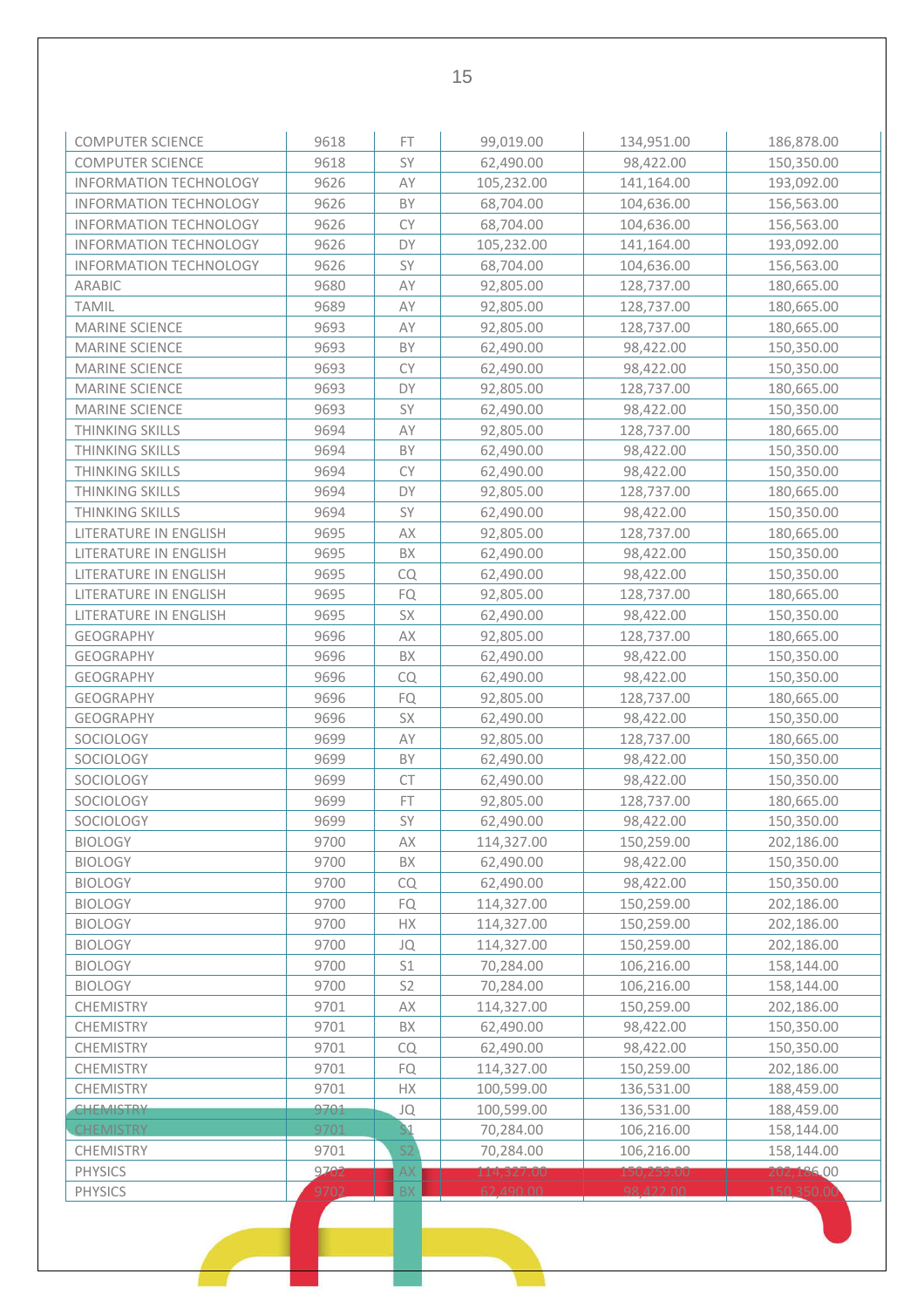| <b>PHYSICS</b>               | 9702 | CQ             | 62,490.00  | 98,422.00  | 150,350.00 |
|------------------------------|------|----------------|------------|------------|------------|
| <b>PHYSICS</b>               | 9702 | FQ             | 114,327.00 | 150,259.00 | 202,186.00 |
| <b>PHYSICS</b>               | 9702 | НX             | 100,599.00 | 136,531.00 | 188,459.00 |
| <b>PHYSICS</b>               | 9702 | JQ             | 100,599.00 | 136,531.00 | 188,459.00 |
| <b>PHYSICS</b>               | 9702 | S1             | 70,284.00  | 106,216.00 | 158,144.00 |
| <b>PHYSICS</b>               | 9702 | S <sub>2</sub> | 70,284.00  | 106,216.00 | 158,144.00 |
| DESIGN AND TECHNOLOGY        | 9705 | AY             | 104,673.00 | 140,605.00 | 192,533.00 |
| DESIGN AND TECHNOLOGY        | 9705 | HY.            | 76,218.00  | 112,150.00 | 164,078.00 |
| DESIGN AND TECHNOLOGY        | 9705 | IY             | 62,490.00  | 98,422.00  | 150,350.00 |
| DESIGN AND TECHNOLOGY        | 9705 | SB             | 46,903.00  | 82,835.00  | 134,762.00 |
| <b>DESIGN AND TECHNOLOGY</b> | 9705 | SY             | 60,630.00  | 96,562.00  | 148,490.00 |
| ACCOUNTING                   | 9706 | AY             | 85,011.00  | 120,943.00 | 172,871.00 |
| <b>ACCOUNTING</b>            | 9706 | BY             | 46,903.00  | 82,835.00  | 134,762.00 |
| <b>ACCOUNTING</b>            | 9706 | CT             | 46,903.00  | 82,835.00  | 134,762.00 |
| <b>ACCOUNTING</b>            | 9706 | FT             | 85,011.00  | 120,943.00 | 172,871.00 |
| ACCOUNTING                   | 9706 | SY             | 62,490.00  | 98,422.00  | 150,350.00 |
| <b>ECONOMICS</b>             | 9708 | AX             | 92,805.00  | 128,737.00 | 180,665.00 |
| <b>ECONOMICS</b>             | 9708 | BX             | 62,490.00  | 98,422.00  | 150,350.00 |
| <b>ECONOMICS</b>             | 9708 | CX             | 62,490.00  | 98,422.00  | 150,350.00 |
| <b>ECONOMICS</b>             | 9708 | DX             | 92,805.00  | 128,737.00 | 180,665.00 |
| <b>ECONOMICS</b>             | 9708 | SX             | 62,490.00  | 98,422.00  | 150,350.00 |
| <b>MATHEMATICS</b>           | 9709 | AY             | 92,805.00  | 128,737.00 | 180,665.00 |
| <b>MATHEMATICS</b>           | 9709 | <b>CY</b>      | 92,805.00  | 128,737.00 | 180,665.00 |
| <b>MATHEMATICS</b>           | 9709 | DY             | 62,490.00  | 98,422.00  | 150,350.00 |
| <b>MATHEMATICS</b>           | 9709 | EY             | 62,490.00  | 98,422.00  | 150,350.00 |
| <b>MATHEMATICS</b>           | 9709 | GY             | 62,490.00  | 98,422.00  | 150,350.00 |
| <b>MATHEMATICS</b>           | 9709 | НY             | 62,490.00  | 98,422.00  | 150,350.00 |
| <b>MATHEMATICS</b>           | 9709 | IY             | 62,490.00  | 98,422.00  | 150,350.00 |
| <b>MATHEMATICS</b>           | 9709 | KY             | 62,490.00  | 98,422.00  | 150,350.00 |
| <b>MATHEMATICS</b>           | 9709 | LY             | 92,805.00  | 128,737.00 | 180,665.00 |
| <b>MATHEMATICS</b>           | 9709 | <b>NY</b>      | 92,805.00  | 128,737.00 | 180,665.00 |
| <b>MATHEMATICS</b>           | 9709 | S4             | 62,490.00  | 98,422.00  | 150,350.00 |
| <b>MATHEMATICS</b>           | 9709 | S <sub>5</sub> | 62,490.00  | 98,422.00  | 150,350.00 |
| <b>MATHEMATICS</b>           | 9709 | S6             | 62,490.00  | 98,422.00  | 150,350.00 |
| <b>FRENCH</b>                | 9716 | ΑY             | 98,739.00  | 134,671.00 | 186,599.00 |
| <b>GERMAN</b>                | 9717 | Y              | 98,739.00  | 134,671.00 | 186,599.00 |
| <b>PORTUGUESE</b>            | 9718 |                | 98,739.00  | 134,671.00 | 186,599.00 |
| SPANISH                      | 9719 | AY             | 98,739.00  | 134,671.00 | 186,599.00 |
| PSYCHOLOGY                   | 9990 | АX             | 92,805.00  | 128,737.00 | 180,665.00 |
| PSYCHOLOGY                   | 9990 | BX             | 62,490.00  | 98,422.00  | 150,350.00 |
| PSYCHOLOGY                   | 9990 | СX             | 62,490.00  | 98,422.00  | 150,350.00 |
| PSYCHOLOGY                   | 9990 | DX             | 92,805.00  | 128,737.00 | 180,665.00 |
| PSYCHOLOGY                   | 9990 | SX             | 62,490.00  | 98,422.00  | 150,350.00 |

Please note all fees are inclusive of VAT.